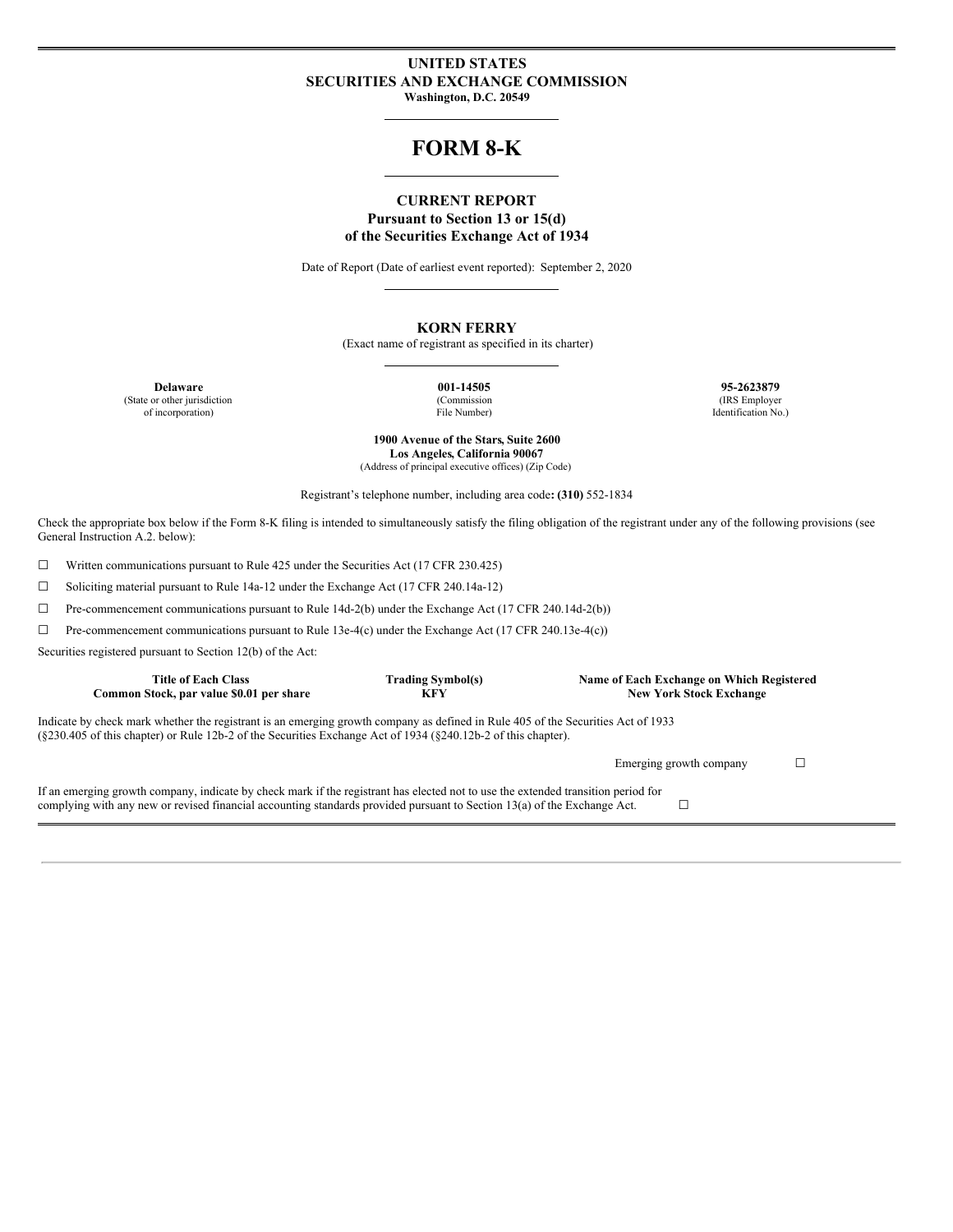### **Item 2.02 Results of Operations and Financial Condition.**

On September 3, 2020, Korn Ferry (the "Company")issued a press release announcing its first quarter fiscal year 2021 results. A copy of the press release is attached hereto as Exhibit 99.1. The information in this Item 2.02 and the exhibit hereto are furnished to, but not filed with, the Securities and Exchange Commission.

#### **Item 8.01 Other Events.**

On September 2, 2020, the Board of Directors of the Company (the "Board") declared a cash dividend of \$0.10 per share that will be paid on October 15, 2020 to holders of the Company's common stock of record at the close of business on September 25, 2020. The declaration and payment of future dividends under the quarterly dividend policy will be at the discretion of the Board and will depend upon many factors, including the Company's earnings, capital requirements, financial conditions, the terms of the Company's indebtedness and other factors that the Board may deem to be relevant. The Company may amend, revoke or suspend the dividend policy at any time and for any reason at its discretion.

#### **Item 9.01 Financial Statements and Exhibits.**

(d) Exhibits

| Exhibit 99.1 | Press Release, dated September 3, 2020                                                                   |
|--------------|----------------------------------------------------------------------------------------------------------|
| Exhibit 104  | The cover page from this Current Report on Form 8-K, formatted in Inline XBRL (included as Exhibit 101). |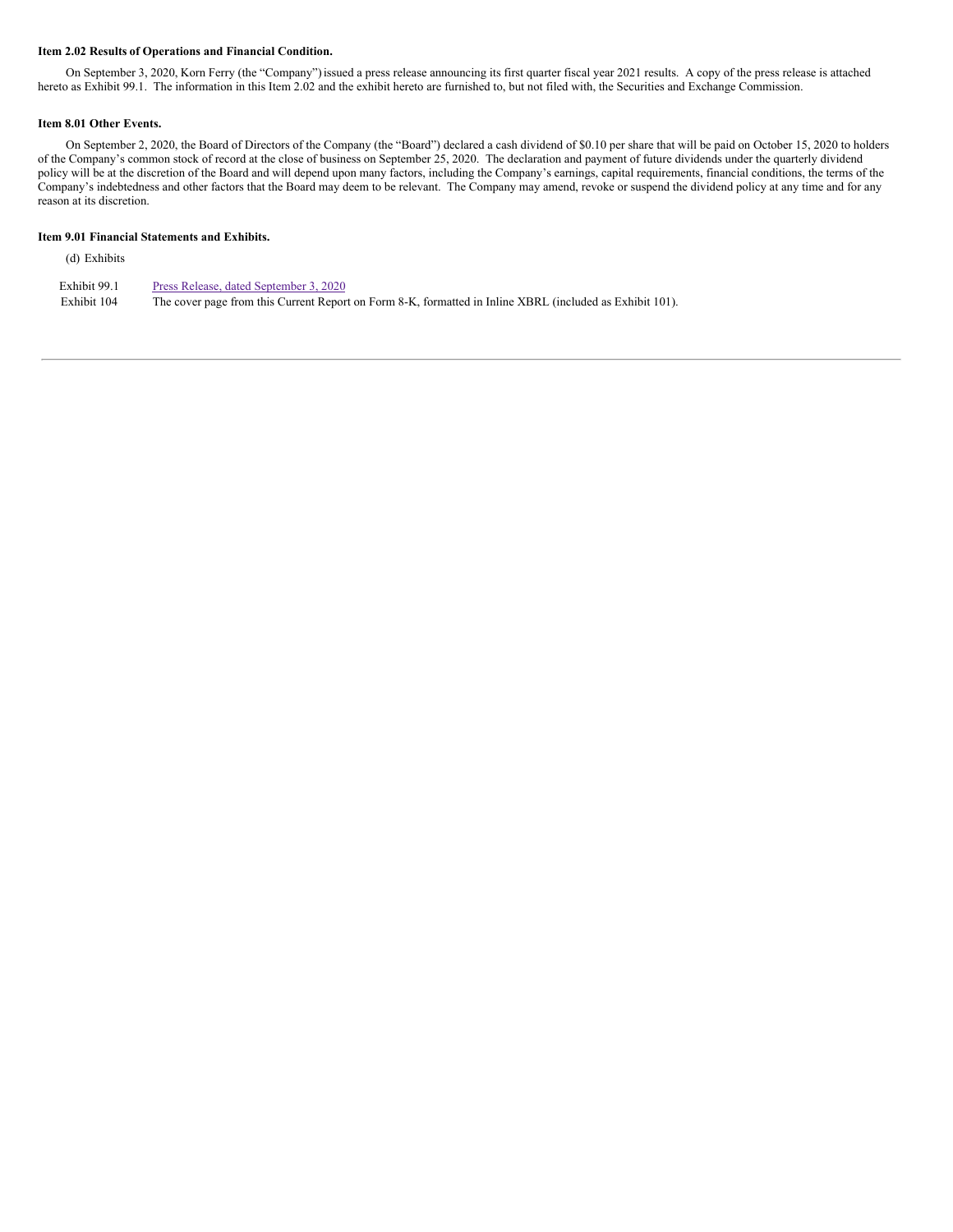### **SIGNATURES**

Pursuant to the requirements of the Securities Exchange Act of 1934, the registrant has duly caused this report to be signed on its behalf by the undersigned hereunto duly authorized.

## **KORN FERRY**

(Registrant)

Date: September 3, 2020 /s/ Robert P. Rozek

(Signature) Name: Robert P. Rozek

Title: Executive Vice President, Chief Financial Officer and Chief Corporate Officer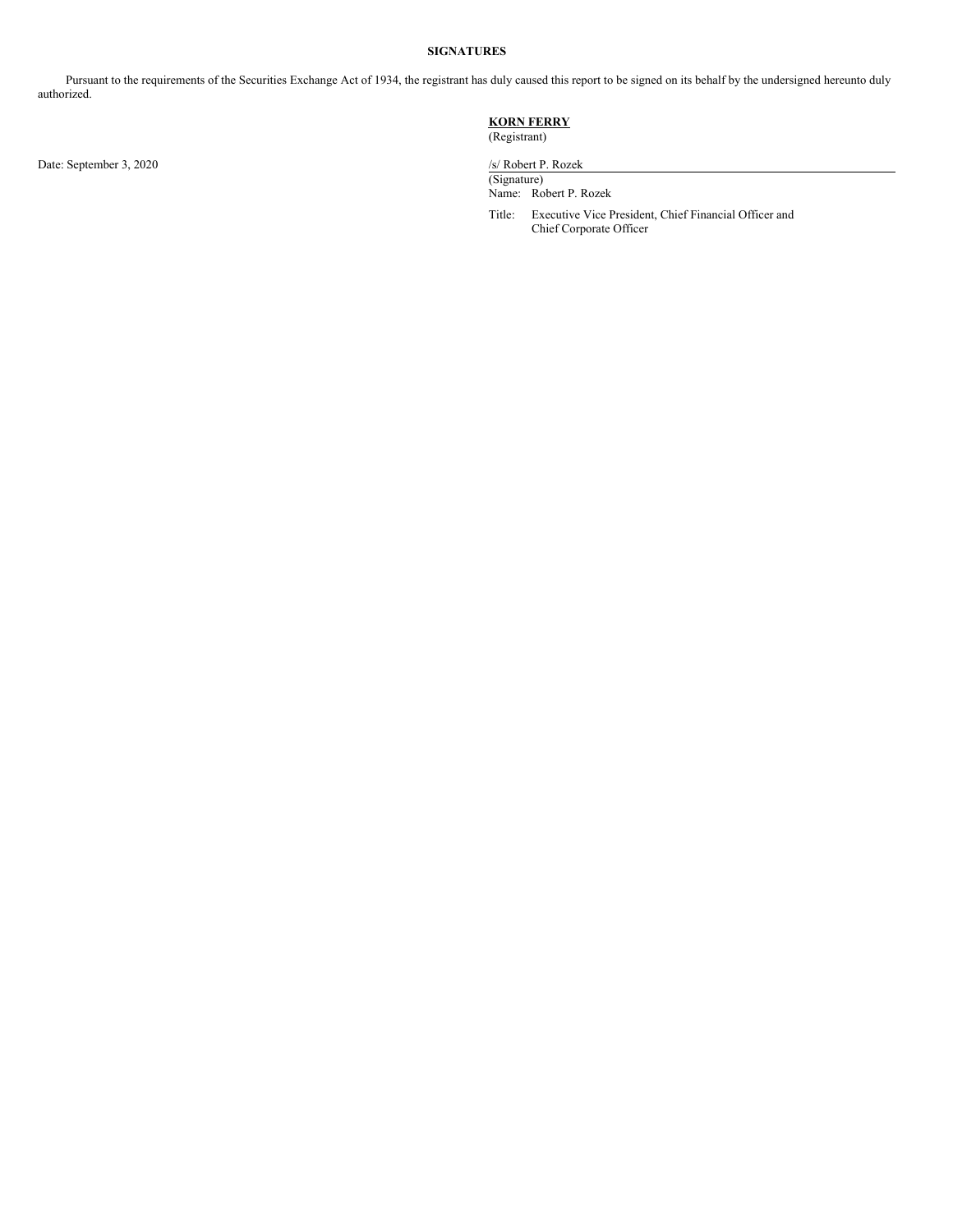

**FOR IMMEDIATE RELEASE Contacts:**

Investor Relations: Gregg Kvochak, (310) 556-8550 Media: Dan Gugler, (310) 226-2645

# **Korn Ferry Announces First Quarter Fiscal 2021 Results of Operations**

### FY' 21 First Quarter Performance

- Korn Ferry reports fee revenue of \$344.1 million in Q1 FY'21, a decrease of 29% (decrease of 27.8% on a constant currency basis) from Q1 FY'20.
- Net loss attributable to Korn Ferry was \$30.8 million in Q1 FY'21.
- Operating loss was \$43.8 million in Q1 FY'21 with an operating margin of (12.7%). Adjusted EBITDA was \$10.6 million with an Adjusted EBITDA margin of 3.1%.
- Q1 FY'21 diluted loss per share and adjusted diluted loss per share was \$0.58 and \$0.19, respectively.

**Los Angeles, CA, September 3, 2020** – Korn Ferry (NYSE: KFY), a global organizational consulting firm, today announced first quarter fee revenue of \$344.1 million. First quarter diluted loss per share was \$0.58 and adjusted diluted loss per share was \$0.19. Adjusted diluted loss per share for the first quarter excludes an aggregate of \$20.6 million, net of tax or \$0.39 per share, of restructuring charges, net, due to the coronavirus pandemic ("COVID-19"), and integration/acquisition costs, relating to the acquisition of Miller Heiman Group, AchieveForum and Strategy Execution ("acquired companies").

"It's been nearly six months since the pandemic was declared, and the world temporarily paused. Certainly, that pause impacted our business – during the fiscal first quarter we generated \$344 million in fee revenue, down 29% year-over-year (28% at constant currency)," said Gary D. Burnison, CEO, Korn Ferry. "But the key word is temporarily – our firm is continuing to see some more green shoots, with July new business better than June, June better than May and May better than April.

"I am incredibly proud and motivated by how we've positioned ourselves and the opportunity ahead. From the beginning our firm has faced this crisis from a position of strength when you consider our balance sheet, the depth and breadth of our solutions and the actions we've taken to protect the company and preserve its muscle. Almost every company on the planet is and will have to reimagine their business — their structure, roles, responsibilities and how they compensate, engage, and develop their workforce. They will need to hire learning-agile, diverse talent and do so in a more inclusive ethos and in an increasingly digital world. This is in essence Korn Ferry's businesses – to enable people and organizations to exceed their potential."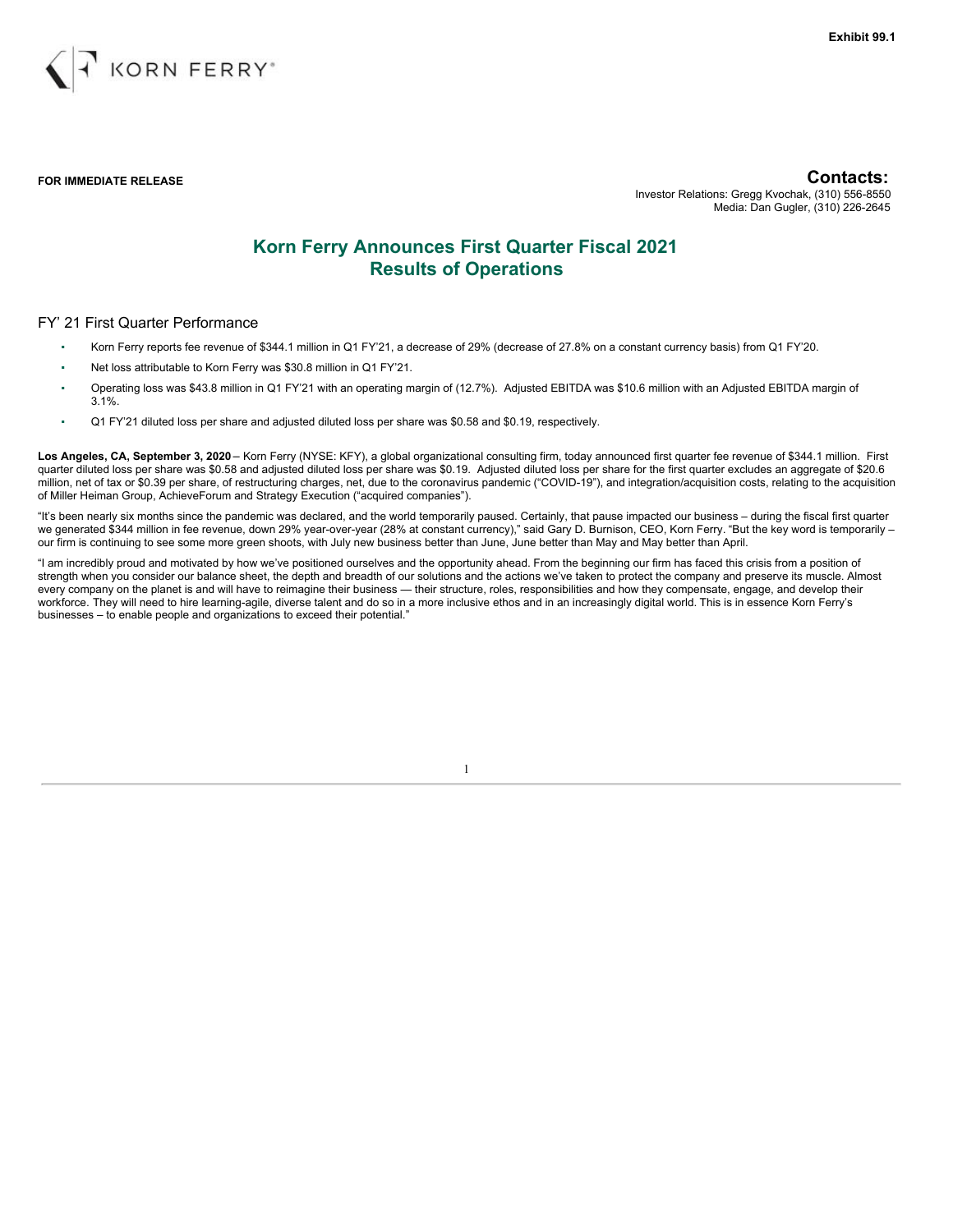## Selected Financial Results

(dollars in millions, except per share amounts)(a)

|                                              |              | <b>First Quarter</b> |    |              |  |
|----------------------------------------------|--------------|----------------------|----|--------------|--|
|                                              | <b>FY'21</b> |                      |    | <b>FY'20</b> |  |
| Fee revenue                                  |              | 344.1                |    | 484.5        |  |
| Total revenue                                | Æ            | 346.9                |    | 496.2        |  |
| Operating (loss) income                      | S            | (43.8)               | S  | 60.3         |  |
| Operating margin                             |              | (12.7%)              |    | 12.5 %       |  |
| Net (loss) income attributable to Korn Ferry | ۰D           | (30.8)               | S  | 43.0         |  |
| Basic (loss) earnings per share              | ۰D           | (0.58)               | S  | 0.77         |  |
| Diluted (loss) earnings per share            | ۰D           | (0.58)               | \$ | 0.76         |  |

| <b>EBITDA Results (b):</b> | <b>First Quarter</b> |  |              |
|----------------------------|----------------------|--|--------------|
|                            | <b>FY'21</b>         |  | <b>FY'20</b> |
| <b>EBITDA</b>              | (17.6)               |  | 74.9         |
| EBITDA margin              | $(5.1\%)$            |  | 15.5%        |

|  | <b>Adjusted Results (c):</b> |  |
|--|------------------------------|--|
|  |                              |  |

 $\frac{1}{2}$  ,  $\frac{1}{2}$  ,  $\frac{1}{2}$  ,  $\frac{1}{2}$  ,  $\frac{1}{2}$  ,  $\frac{1}{2}$  ,  $\frac{1}{2}$ 

| <b>Adjusted Results (c):</b>                          | <b>First Quarter</b> |         |  |              |  |
|-------------------------------------------------------|----------------------|---------|--|--------------|--|
|                                                       | <b>FY'21</b>         |         |  | <b>FY'20</b> |  |
| Adjusted EBITDA (b)                                   |                      | 10.6    |  | 74.9         |  |
| Adjusted EBITDA margin (b)                            |                      | $3.1\%$ |  | $15.5\%$     |  |
| Adjusted net (loss) income attributable to Korn Ferry |                      | (10.2)  |  | 43.0         |  |
| Adjusted basic (loss) earnings per share              |                      | (0.19)  |  | 0.77         |  |
| Adjusted diluted (loss) earnings per share            |                      | (0.19)  |  | 0.76         |  |

(a) Numbers may not total due to rounding.

(b) EBITDA refers to earnings before interest, taxes, depreciation and amortization. Adjusted EBITDA further adjusts EBITDA to exclude integration/acquisition costs and restructuring charges, net. EBITDA, EBITDA margin, Adjusted EBITDA and Adjusted EBITDA margin are non-GAAP financial measures (see attached reconciliations).

(c) Adjusted results are non-GAAP financial measures that adjust for the following, as applicable (see attached reconciliations):

|                               | <b>First Quarter</b> |      |  |                          |
|-------------------------------|----------------------|------|--|--------------------------|
|                               | FY'21                |      |  | <b>FY'20</b>             |
| Integration/acquisition costs |                      | ν. ι |  | $\overline{\phantom{a}}$ |
| Restructuring charges, net    |                      | 27.5 |  | $\overline{\phantom{a}}$ |

Fee revenue was \$344.1 million in Q1 FY'21, a decrease of 29% (27.8% on a constant currency basis) compared to Q1 FY'20. The decrease in fee revenue across all our segments when compared to Q1 FY'20 was primarily due to the impact of COVID-19 on economies around the world.

Actions taken by various government and other authoritative bodies in response to the COVID-19 pandemic caused a severe contraction in economic activity during the quarter which translated into the decrease in fee revenue. This decline in fee revenue was partially offset by savings associated with actions taken to align our cost structure with the lower level of business demand, and resulted in a net loss attributable to Korn Ferry of \$30.8 million in Q1 FY'21 as compared to net income attributable to Korn Ferry of \$43.0 million in Q1 FY'20.

Operating margin was (12.7%) in Q1 FY'21 compared to 12.5% in the year-ago quarter. The decrease in operating margin was primarily due to the decline in fee revenue in Q1 FY'21 and an increase in restructuring charges, net associated with the impact of COVID-19.

Adjusted EBITDA margin was 3.1%, compared to 15.5% in the year-ago quarter.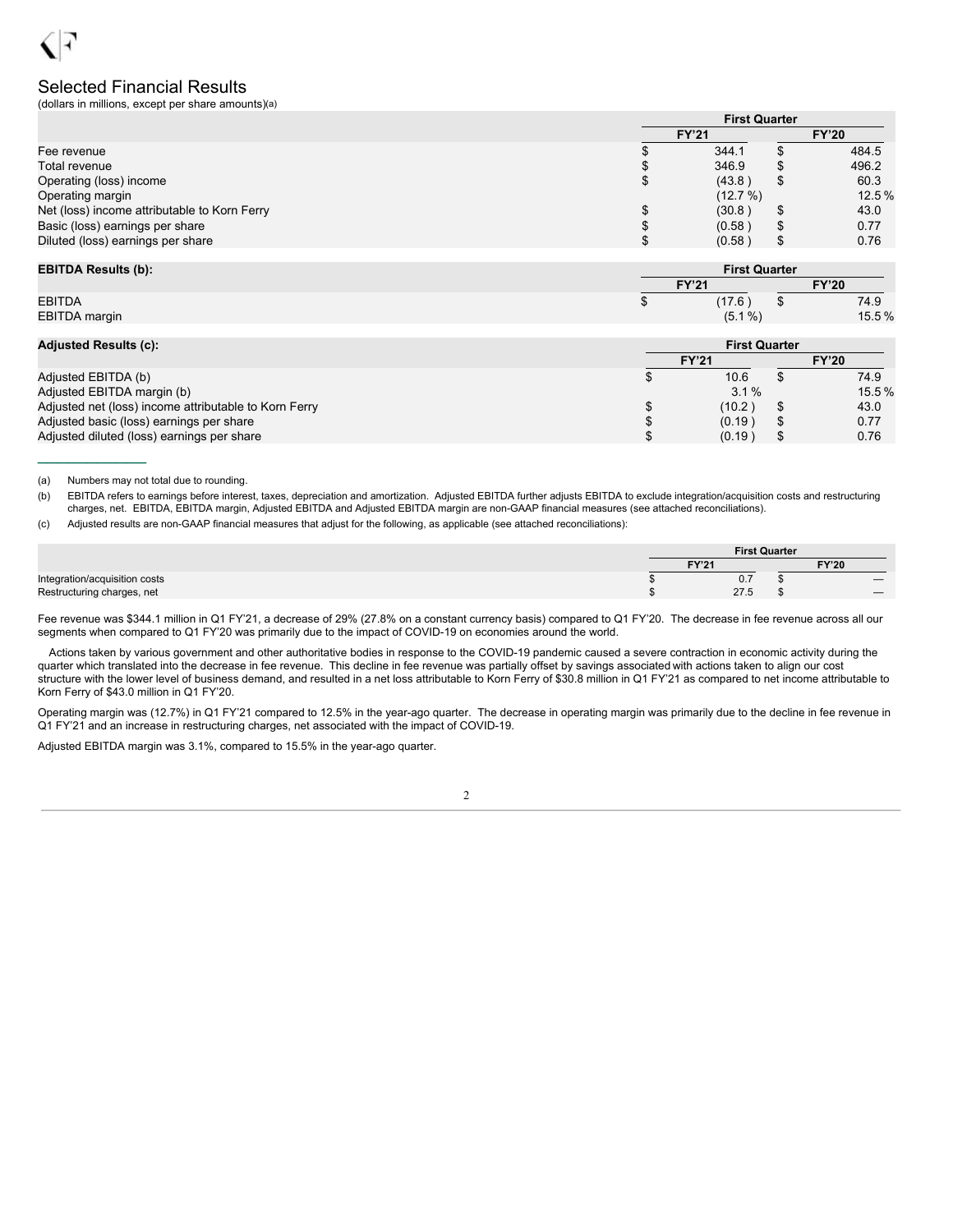# Results by Segment

## Selected Consulting Data(a)

(dollars in millions)(b)

|                                                      |              | <b>First Quarter</b> |    |              |
|------------------------------------------------------|--------------|----------------------|----|--------------|
|                                                      | <b>FY'21</b> |                      |    | <b>FY'20</b> |
| Fee revenue                                          | \$           | 99.3                 | \$ | 137.5        |
| Total revenue                                        | \$           | 99.6                 | \$ | 141.3        |
| Operating (loss) income                              | \$           | (10.9)               | \$ | 11.8         |
| Operating margin                                     |              | (11.0 %)             |    | 8.6%         |
| Ending number of consultants and execution staff (c) |              | 1,511                |    | 1,928        |
| Hours worked in thousands (d)                        |              | 367                  |    | 452          |
| Average billed rate (e)                              | \$           | 271                  | \$ | 304          |
| <b>EBITDA Results (f):</b>                           |              | <b>First Quarter</b> |    |              |
|                                                      | <b>FY'21</b> |                      |    | <b>FY'20</b> |
| <b>EBITDA</b>                                        | \$           | (6.1)                | \$ | 16.7         |
| <b>EBITDA</b> margin                                 |              | $(6.2\%)$            |    | 12.2%        |
| <b>Adjusted Results (g):</b>                         |              | <b>First Quarter</b> |    |              |
|                                                      | <b>FY'21</b> |                      |    | <b>FY'20</b> |
| Adjusted EBITDA (f)                                  | \$           | 6.6                  | \$ | 16.7         |
| Adjusted EBITDA margin (f)                           |              | 6.6%                 |    | 12.2%        |

(a) In the third quarter of fiscal 2020, the Company changed the composition of its global segments. Consulting segment represents the consulting business that was previously included in the Advisory segment. Segment data for Q1 FY'20 has been recast to reflect the division of the Advisory segment into the Consulting and Digital segments.

(b) Numbers may not total due to rounding.

 $\frac{1}{2}$  ,  $\frac{1}{2}$  ,  $\frac{1}{2}$  ,  $\frac{1}{2}$  ,  $\frac{1}{2}$  ,  $\frac{1}{2}$  ,  $\frac{1}{2}$ 

(c) Represents number of employees originating, delivering and executing consulting services.

(d) The number of hours worked by consultant and execution staff during the period.

(e) The amount of fee revenue divided by the number of hours worked by consultants and executive staff.

(f) EBITDA, EBITDA margin, Adjusted EBITDA and Adjusted EBITDA margin are non-GAAP financial measures (see attached reconciliations).

(g) Adjusted results are non-GAAP financial measures that adjust for the following (see attached reconciliations):

|                            | <b>First Quarter</b> |                   |  |              |
|----------------------------|----------------------|-------------------|--|--------------|
|                            |                      | EV <sub>104</sub> |  | <b>FY'20</b> |
| Restructuring charges, net |                      | $40 -$<br>12.1    |  |              |

Fee revenue was \$99.3 million inQ1 FY'21 compared to \$137.5 million in Q1 FY'20, a decrease of \$38.2 million or 28% (down 26% on a constant currency basis).This change was due to the contraction in economic activity due to the COVID-19 pandemic.

Operating loss was \$10.9 million in Q1 FY'21 with an operating margin of (11.0%) compared to operating income of \$11.8 million and an operating margin of 8.6%, respectively, in the year-ago quarter. This change resulted from the decline in fee revenue outlined above and an increase in restructuring charges, net incurred in Q1 FY'21, partially offset by decreases in compensation and benefits expense, general and administrative expenses and cost of services expense, all of which resulted from the cost saving initiatives that were put in place.

Adjusted EBITDA was \$6.6 million in Q1 FY'21 with an Adjusted EBITDA margin of 6.6% compared to \$16.7 million and 12.2%, respectively, in the year-ago quarter. The decrease in Adjusted EBITDA was due to the same factors outlined above with the exception of restructuring charges.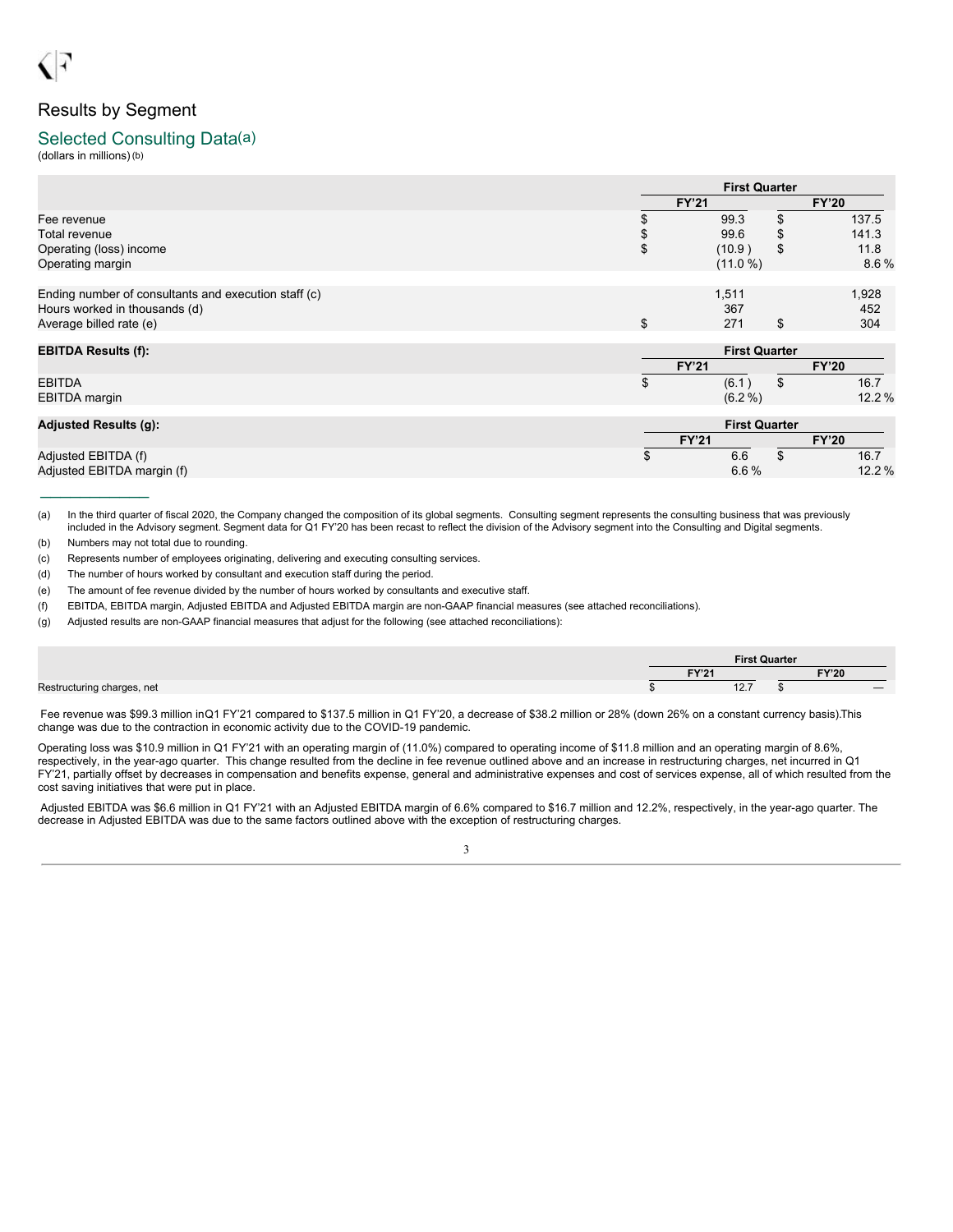# Selected Digital Data(a)

(dollars in millions)(b)

Digital is an integrated platform that gives clients direct access to people and organizational data, insights, analytics, and digital assets that when used together, give clients a common language for all talent matters.

|                                    |              | <b>First Quarter</b> |  |  |  |
|------------------------------------|--------------|----------------------|--|--|--|
|                                    | <b>FY'21</b> | <b>FY'20</b>         |  |  |  |
| Fee revenue                        |              | 58.0<br>56.0         |  |  |  |
| Total revenue                      |              | 58.0<br>56.0<br>\$   |  |  |  |
| Operating (loss) income            | ۰L           | 14.0<br>(2.6)<br>\$  |  |  |  |
| Operating margin                   |              | 24.2%<br>$(4.7\% )$  |  |  |  |
|                                    |              |                      |  |  |  |
| Ending number of consultants       |              | 352<br>348           |  |  |  |
| Subscription & License fee revenue | J            | 15.4<br>21.1<br>\$   |  |  |  |
|                                    |              |                      |  |  |  |

| <b>EBITDA Results (c):</b> | <b>First Quarter</b> |             |  |              |  |  |
|----------------------------|----------------------|-------------|--|--------------|--|--|
|                            | <b>CV'94</b>         |             |  | <b>FY'20</b> |  |  |
| <b>EBITDA</b>              |                      | 4.0         |  | 17.8         |  |  |
| EBITDA margin              |                      | $\%$<br>8.1 |  | 30.8%        |  |  |

| <b>Adjusted Results (d):</b>                      |                 | <b>First Quarter</b> |  |  |  |
|---------------------------------------------------|-----------------|----------------------|--|--|--|
|                                                   | <b>FY'21</b>    | <b>FY'20</b>         |  |  |  |
| Adjusted EBITDA (c)<br>Adjusted EBITDA margin (c) | 7.9<br>$14.2\%$ | 17.8<br>30.8%        |  |  |  |
|                                                   |                 |                      |  |  |  |

(a) In the third quarter of fiscal 2020, the Company changed the composition of its global segments. Digital segment represents the products business that was previously included in the Advisory segment. Segment data for Q1 FY'20 has been recast to reflect the division of the Advisory segment into the Consulting and Digital segments.

(b) Numbers may not total due to rounding.

(c) EBITDA, EBITDA margin, Adjusted EBITDA and Adjusted EBITDA margin are non-GAAP financial measures (see attached reconciliations).

(d) Adjusted results are non-GAAP financial measures that adjust for the following (see attached reconciliations):

|                               |              | <b>First Quarter</b> |                          |
|-------------------------------|--------------|----------------------|--------------------------|
|                               | <b>FY'21</b> |                      | <b>FY'20</b>             |
| Integration/acquisition costs |              | 0.6                  | $\overline{\phantom{a}}$ |
| Restructuring charges, net    |              | 2.9                  |                          |

Fee revenue was \$56.0 million in Q1 FY'21 compared to \$58.0 million in Q1 FY'20, a decrease of \$2.0 million or 3% (2% on a constant currency basis). This change was due to the contraction in economic activity due to the COVID-19 pandemic, partially offset by the fee revenues attributable to the acquired companies.

Operating loss was \$2.6 million in Q1 FY'21 withan operating margin of (4.7%) compared to operating income of \$14.0 million and an operating margin of 24.2% in the yearago quarter. Contributing to the change in operating income was the decline in fee revenue discussed above and an increase in restructuring charges, net incurred in Q1 FY'21. Also, contributing to the decline in operating income was an increase in compensation and benefits expense and cost of services expense, relating to the acquired companies and which was partially offset by the cost saving initiatives that were put in place.

Adjusted EBITDA was \$7.9 million in Q1 FY'21 with an Adjusted EBITDA margin of 14.2% compared to \$17.8 million and 30.8%, respectively, in the year-ago quarter. The decrease in Adjusted EBITDA was due to the same factors impacting operating income with the exception of restructuring charges.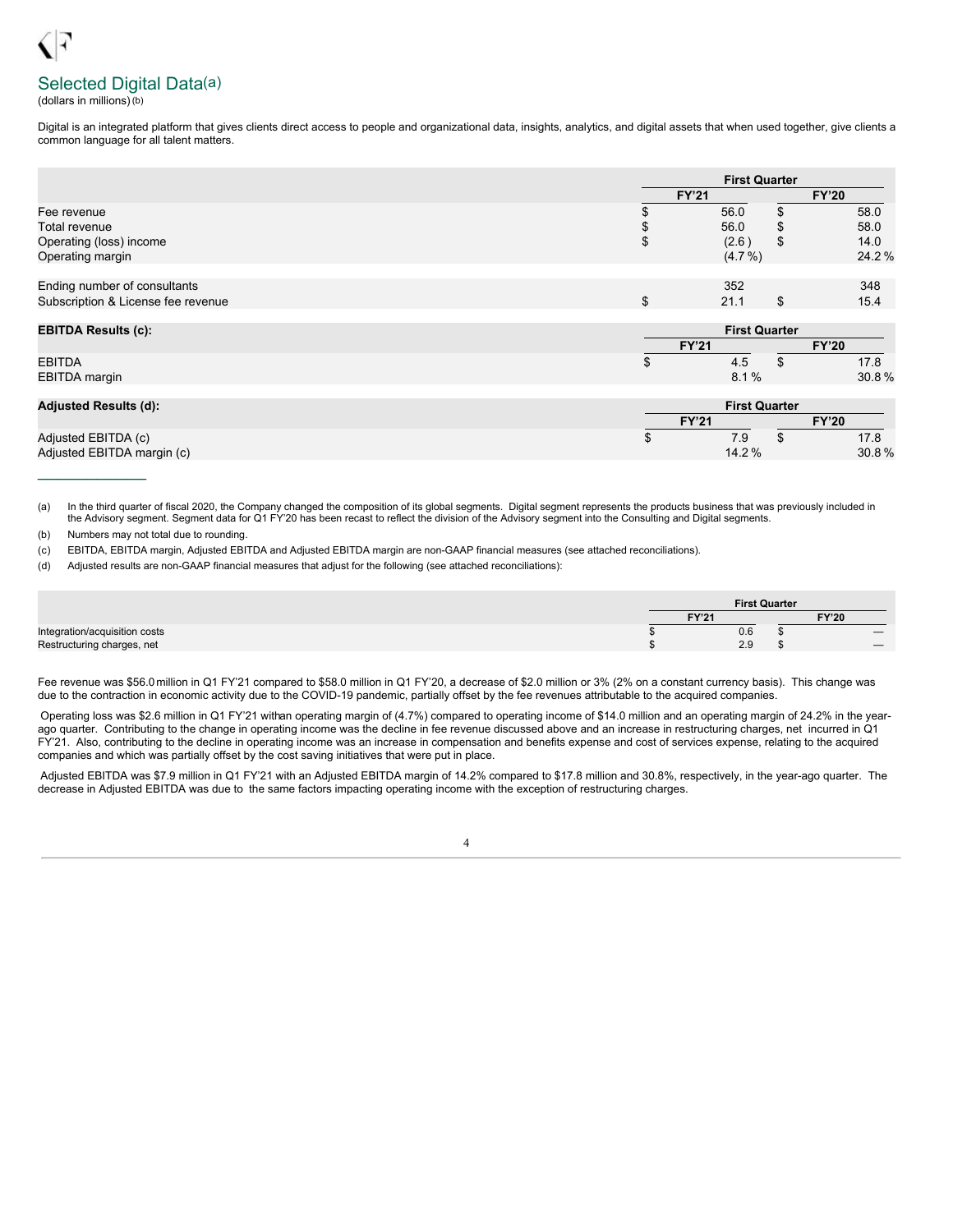## Selected Executive Search Data

(dollars in millions)(a)

|                                                               |              | <b>First Quarter</b> |    |              |  |  |
|---------------------------------------------------------------|--------------|----------------------|----|--------------|--|--|
|                                                               | <b>FY'21</b> |                      |    | <b>FY'20</b> |  |  |
| Fee revenue                                                   |              | 120.1                |    | 193.2        |  |  |
| Total revenue                                                 | Æ            | 120.9                | S  | 198.0        |  |  |
| Operating (loss) income                                       | \$           | (12.3)               | \$ | 45.6         |  |  |
| Operating margin                                              |              | $(10.2\%)$           |    | 23.6%        |  |  |
| Ending number of consultants<br>Average number of consultants |              | 510<br>533           |    | 569<br>567   |  |  |
| Engagements billed                                            |              | 2,671                |    | 3,855        |  |  |
| New engagements (b)                                           |              | 1,115                |    | 1,695        |  |  |
|                                                               |              |                      |    |              |  |  |

| <b>EBITDA Results (c):</b> |              | <b>First Quarter</b> |       |  |  |  |  |  |
|----------------------------|--------------|----------------------|-------|--|--|--|--|--|
|                            | <b>FY'21</b> | <b>FY'20</b>         |       |  |  |  |  |  |
| <b>EBITDA</b>              | (1.1)        |                      | 48.9  |  |  |  |  |  |
| <b>EBITDA</b> margin       | $(0.9\%)$    |                      | 25.3% |  |  |  |  |  |

| <b>Adjusted Results (d):</b> |              | <b>First Quarter</b> |  |  |  |  |  |  |
|------------------------------|--------------|----------------------|--|--|--|--|--|--|
|                              | <b>FY'21</b> | <b>FY'20</b>         |  |  |  |  |  |  |
| Adjusted EBITDA (c)          | R            | 48.9                 |  |  |  |  |  |  |
| Adjusted EBITDA margin (c)   | 6.7%         | 25.3%                |  |  |  |  |  |  |

(a) Numbers may not total due to rounding.

 $\frac{1}{2}$ 

(b) Represents new engagements opened in the respective period.

(c) EBITDA, EBITDA margin, Adjusted EBITDA and Adjusted EBITDA margin are non-GAAP financial measures (see attached reconciliations).

(d) Adjusted results are non-GAAP financial measures that adjust for the following (see attached reconciliations):

|                            | <b>First Quarter</b><br>EVI24 |  |              |
|----------------------------|-------------------------------|--|--------------|
|                            |                               |  | <b>FY'20</b> |
| Restructuring charges, net | ΩΩ<br>◡.∠                     |  |              |

Fee revenue was \$120.1 million and \$193.2 million in Q1 FY'21 and Q1 FY'20, respectively, a decrease of \$73.1 million or 38% (37% on a constant currency basis). The decrease in fee revenue was attributable to a decline in fee revenue in all regions due to the decrease in demand for our products and services as a result of the worldwide economic downturn associated with COVID-19.

Operating loss was \$12.3 million in Q1 FY'21 compared to operating income of \$45.6 million in Q1 FY'20. Operating margin was (10.2%) in Q1 FY'21 compared to 23.6% in the year-ago quarter. The change from operating income in Q1 FY'20 to operating loss in Q1 FY'21 was mainly due to a decrease in fee revenue and an increase in restructuring charges, net incurred in Q1 FY'21, partially offset by decreases in compensation and benefits expense and general and administrative expenses, all of which resulted from the cost saving initiatives that were put in place.

Adjusted EBITDA was \$8.1 million in Q1 FY'21 with an Adjusted EBITDA margin of 6.7% compared to \$48.9 million and 25.3%, respectively, in the year-ago quarter. The decrease in Adjusted EBITDA was due to the same factors impacting operating income with the exception of restructuring charges.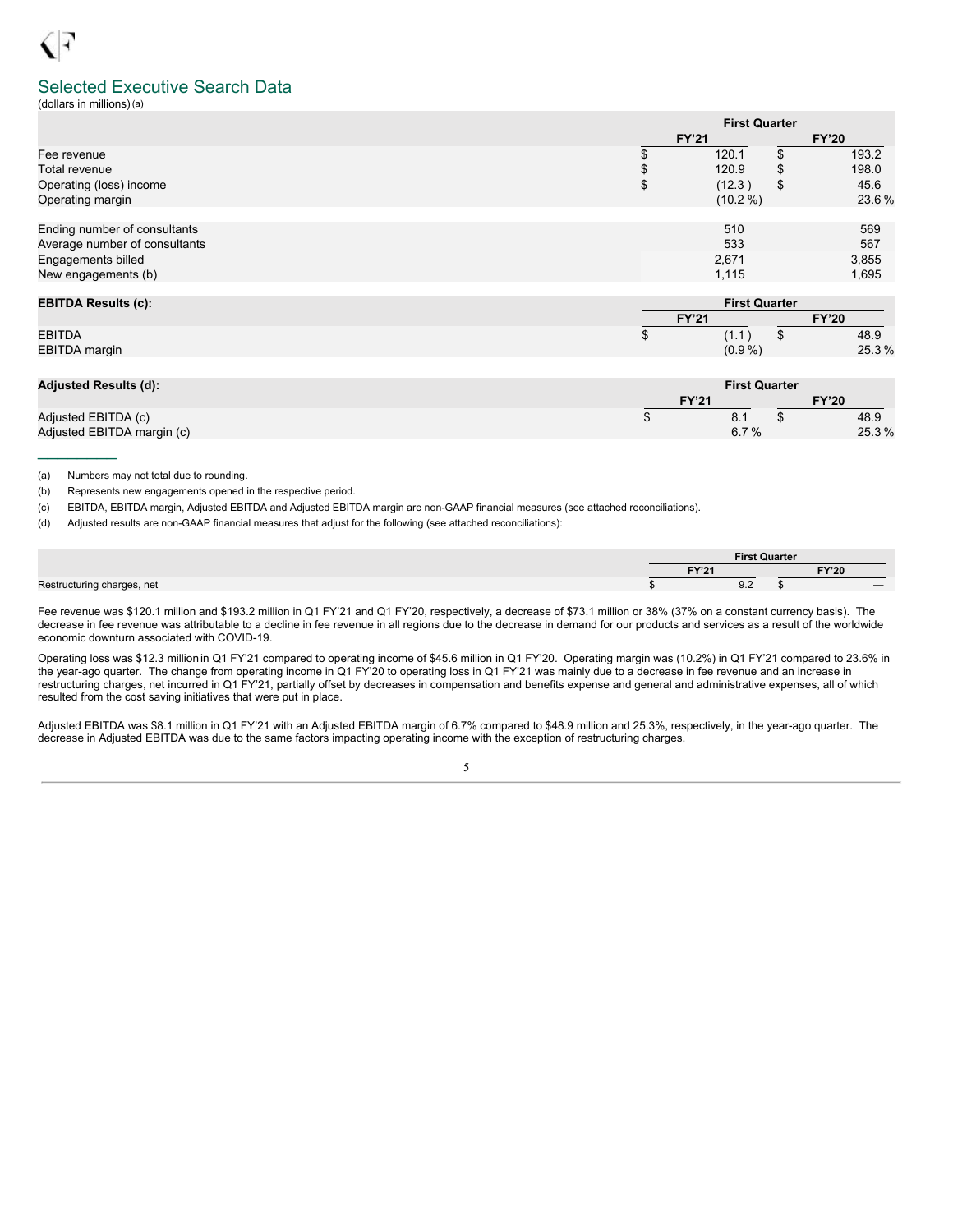# Selected RPO and Professional Search Data

(dollars in millions)(a)

|                        | <b>First Quarter</b> |    |       |  |  |
|------------------------|----------------------|----|-------|--|--|
|                        | <b>FY'21</b>         |    |       |  |  |
| Fee revenue            | 68.7                 |    | 95.8  |  |  |
| <b>Total revenue</b>   | 70.4                 | \$ | 98.9  |  |  |
| Operating income       | 2.2                  | S  | 15.0  |  |  |
| Operating margin       | 3.2%                 |    | 15.7% |  |  |
| Engagements billed (b) | 1,027                |    | 1,436 |  |  |
| New engagements (c)    | 564                  |    | 767   |  |  |

| <b>EBITDA Results (d):</b> |              | <b>First Quarter</b> |  |  |  |
|----------------------------|--------------|----------------------|--|--|--|
|                            | <b>FY'21</b> | <b>FY'20</b>         |  |  |  |
| <b>EBITDA</b>              | 3.3          | 16.1                 |  |  |  |
| EBITDA margin              | 4.8%         | 16.8%                |  |  |  |

| <b>Adjusted Results (e):</b> |              | <b>First Quarter</b> |  |       |  |
|------------------------------|--------------|----------------------|--|-------|--|
|                              | <b>FY'21</b> |                      |  |       |  |
| Adjusted EBITDA (d)          |              | 6.0                  |  | 16.1  |  |
| Adjusted EBITDA margin (d)   |              | 8.8%                 |  | 16.8% |  |

(a) Numbers may not total due to rounding.

 $\frac{1}{2}$  ,  $\frac{1}{2}$  ,  $\frac{1}{2}$  ,  $\frac{1}{2}$  ,  $\frac{1}{2}$  ,  $\frac{1}{2}$  ,  $\frac{1}{2}$ 

(b) Represents professional search engagements billed.

(c) Represents new professional search engagements opened in the respective period.

(d) EBITDA, EBITDA margin, Adjusted EBITDA and Adjusted EBITDA margin are non-GAAP financial measures (see attached reconciliations).

(e) Adjusted results are non-GAAP financial measures that adjust for the following (see attached reconciliations):

|  |              | <b>First Quarter</b> |       |      |
|--|--------------|----------------------|-------|------|
|  | <b>EVIOL</b> |                      | FY'20 |      |
|  |              | . -<br>$\sim\cdot$   |       | ____ |

Fee revenue was \$68.7 million in Q1 FY'21, a decrease of \$27.1 million or 28% (decrease of 27% on a constant currency basis), compared to the year-ago quarter. The lower fee revenue was driven by a decrease in professional search and recruitment process outsourcing of \$13.6 million and \$13.5 million, respectively, as a result of the worldwide economic downturn associated with COVID-19. For the quarter, professional search was down 36% (35% at constant currency) and RPO was down 23% (22% at constant currency), both compared to the year-ago quarter.

Operating income was \$2.2 million in Q1 FY'21, a decrease of \$12.8 million compared to \$15.0 million in Q1 FY'20 operating income. Operating margin was 3.2% in the current quarter compared to 15.7% in the year-ago quarter. Adjusted EBITDA was \$6.0million in Q1 FY'21 with an Adjusted EBITDA margin of 8.8% in Q1 FY'21 compared to \$16.1 million and 16.8%, respectively, in the year-ago quarter. The decrease in operating income was due to the lower fee revenue discussed above, partially offset by decreases in compensation and benefits expense and general and administrative expenses, all of which resulted from the cost saving initiatives that were put in place.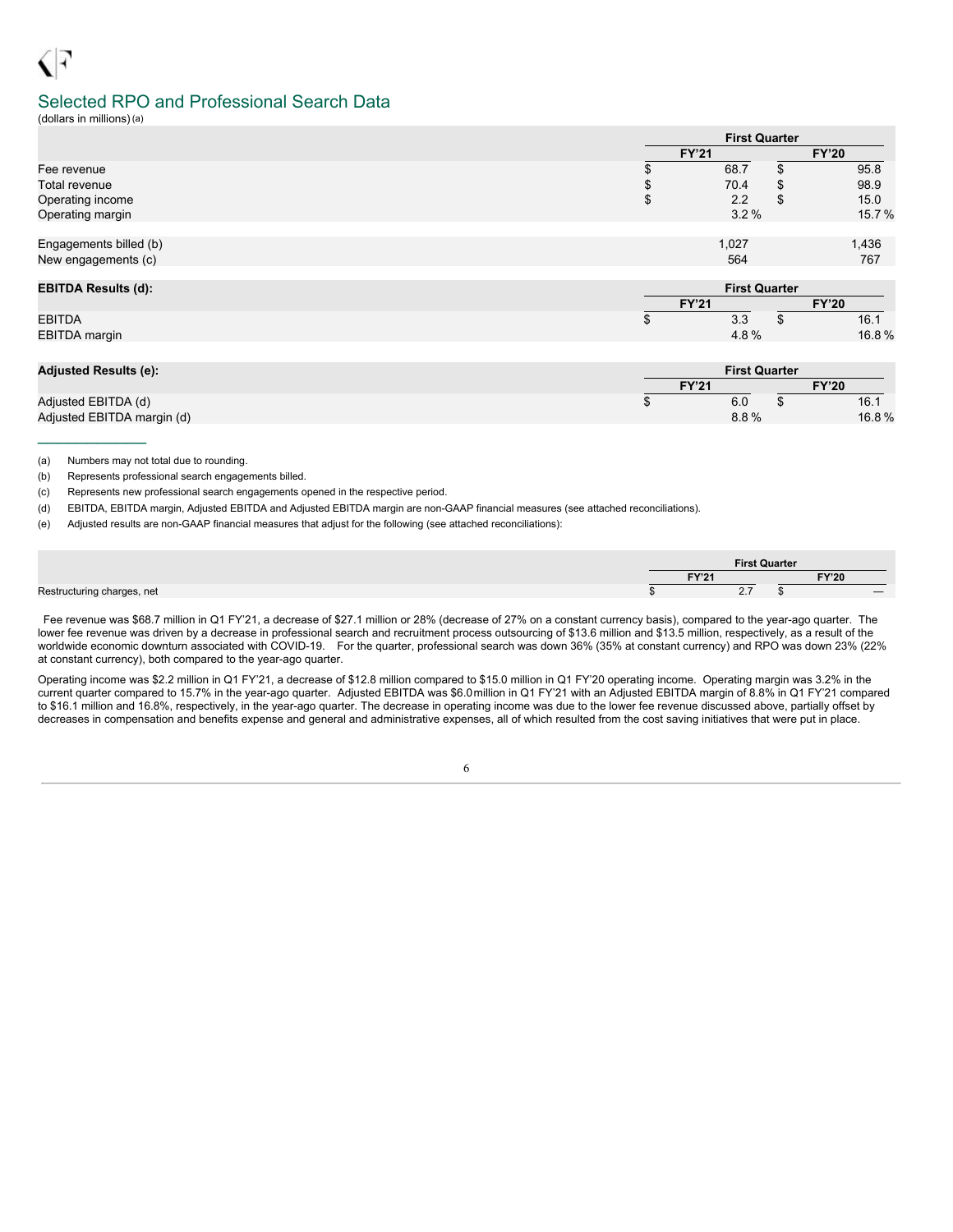<span id="page-9-0"></span>

## **Outlook**

Approximately two months have passed since our last earnings call, yet there remains significant uncertainty about the ultimate impact of COVID-19 on society and global economies. The pandemic, which spread across the globe during the past five to six months, continues to infect different parts of the world at varying points in time and with varying levels of intensity, including significant recurrences in a number of locations. The response also continues to be conducted at varying levels, including very local levels in many instances, with societies and economies closing and reopening at different points in time and in different ways. The mandates that governments and companies have put in place largely remain in effect including rules regarding working from home, social distancing, and severely restricted travel and in-person interaction.

Right now, governments are struggling to balance reopening and re-engaging in an effective way against the maintenance of an environment that fosters the health and safety of everyone. As there is no "playbook", this effort takes on many forms, with no clear path to success. Further, certain governments have put in place aide programs that provide financial assistance to businesses and individuals who have been dislocated by this pandemic. Whether or not these programs will remain in place or for how long remains a significant open question. The unprecedented nature of what we are currently experiencing, combined with all of the unanswered questions and everchanging datapoints, continues to cloud the near-term predictability of our business. Consequently, and consistent with our approach to the fourth quarter of FY'20 and first quarter of FY'21, we will not issue any specific revenue or earnings guidance for the second quarter of FY'21. We plan to reassess the suspension of our guidance once we are comfortable that the coronavirus uncertainties have largely passed.

# **Earnings Conference Call Webcast**

The earnings conference call will be held today at 12:00 PM (EDT) and hosted by CEO Gary Burnison, CFO Robert Rozek and SVP Finance Gregg Kvochak. The conference call will be webcast and available online at ir.kornferry.com. We will also post to this section of our website earnings slides, which will accompany our webcast, and other important information, and encourage you to review the information that we make available on our website.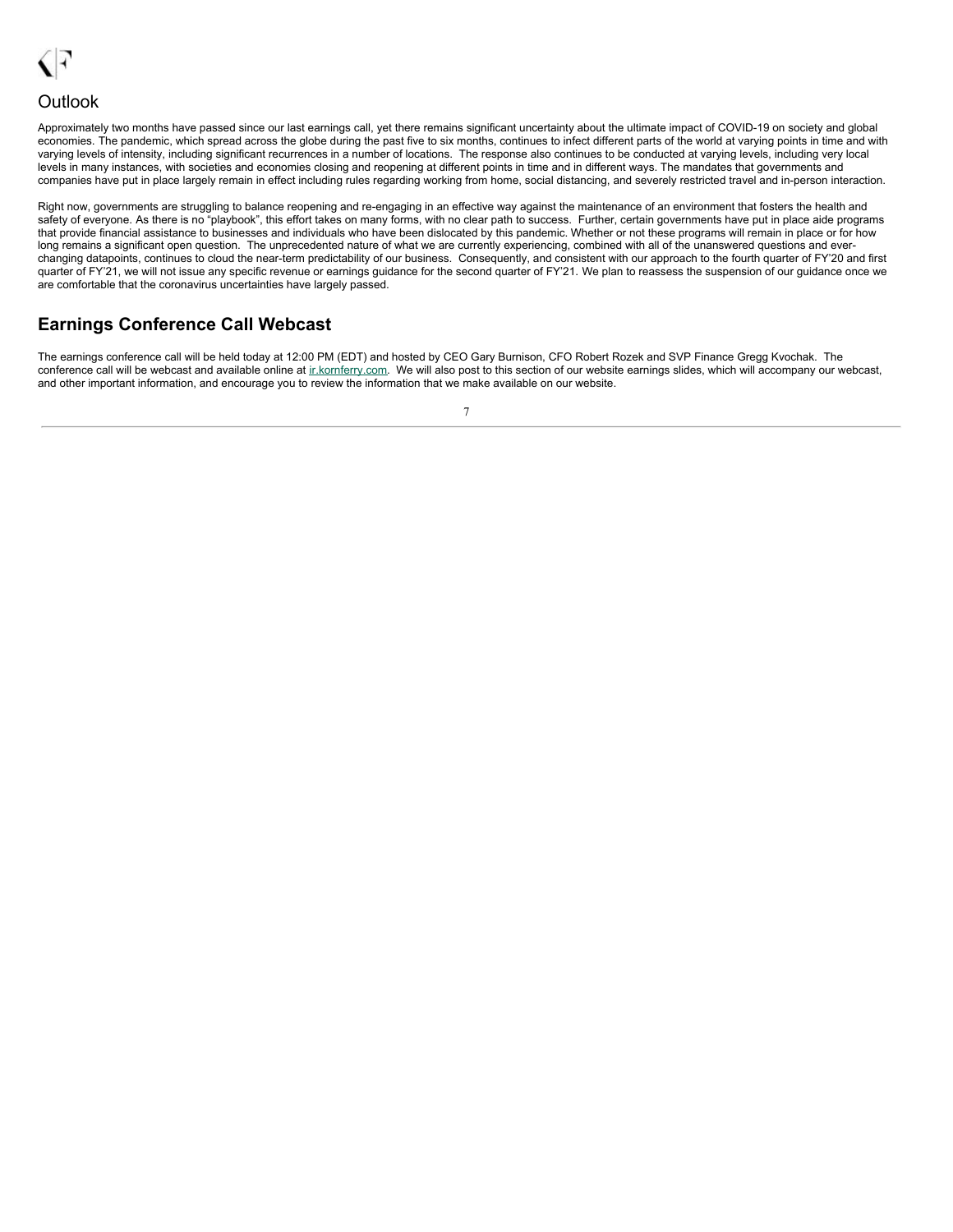# **About Korn Ferry**

Korn Ferry is a global organizational consulting firm. We help clients synchronize strategy and talent to drive superior performance. We work with organizations to design their structures, roles, and responsibilities. We help them hire the right people to bring their strategy to life. And we advise them on how to reward, develop, and motivate their people. Visit kornferry.com for more information.

## *Forward-Looking Statements*

Statements in this press release and our conference call that relate to future results and events ("forward-looking statements") are based on Korn Ferry's current expectations. These statements, which include words such as "believes", "expects" or "likely", include references to our outlook as well as the expected benefits of the acquisition of the acquired companies (as defined below), the timing and expected benefits of our recently adopted restructuring plan and the magnitude and duration of the impact of the COVID-19 outbreak on our business, employees, customers and our ability to provide services in affected regions. Readers are cautioned not to place undue reliance on such statements. Actual results in future periods may differ materially from those currently expected or desired because of a number of risks and uncertainties that are beyond the control of Korn Ferry. The potential risks and uncertainties include those relating to the magnitude and duration of the negative impact of the COVID-19 outbreak on our business, employees, customers and our ability to provide services in affected regions, global and local political or economic developments in or affecting countries where we have operations, competition, changes in demand for our services as a result of automation, the dependence on and costs of attracting and retaining qualified and experienced consultants, our ability to maintain relationships with customers and suppliers and retain key employees, maintaining our brand name and professional reputation, potential legal liability and regulatory developments, the portability of client relationships, consolidation of the industries we serve, currency fluctuations in our international operations, risks related to growth, alignment of our cost structure, restrictions imposed by off-limits agreements, reliance on information processing systems, cyber security vulnerabilities, changes to data security, data privacy and data protection laws, limited protection of our intellectual property, our ability to enhance and develop new technology, our ability to develop new products and services, the utilization and billing rates of our consultants, dependence on third parties for the execution of critical functions, our ability to successfully recover from a disaster or other business continuity problems, changes in our accounting estimates/assumptions, technical guidance relating to the Tax Act, treaties, or regulations on our business and our company, impairment of goodwill and other intangible assets, deferred tax assets that we may not be able to use, our indebtedness, the phase-out of the London Interbank Offered Rate, expansion of social media platforms, seasonality, ability to effect acquisition and integrate recently acquired companies, including those of Miller Heiman Group, AchieveForum, and Strategy Execution (collectively, the "acquired companies"); the ability to recognize the anticipated benefits of the acquisition of the acquired companies; the costs related to the acquisition of the acquired companies and employment liability risk. For a detailed description of risks and uncertainties that could cause differences, please refer to Korn Ferry's periodic filings with the Securities and Exchange Commission. Korn Ferry disclaims any intention or obligation to update or revise any forward-looking statements, whether as a result of new information, future *events or otherwise.*

## *Use of Non-GAAP Financial Measures*

This press release contains financial information calculated other than in accordance with U.S. Generally Accepted Accounting Principles ("GAAP"). In particular, it includes:

- Adjusted net (loss) income attributable to Korn Ferry, adjusted to exclude integration/acquisition costs and restructuring charges, net of income tax effect;
- Adjusted basic and diluted (loss) earnings per share, adjusted to exclude integration/acquisition costs and restructuring charges, net of income tax effect;
- Constant currency (calculated using a quarterly average) percentages that represent the percentage change that would have resulted had exchange rates in the *prior period been the same as those in effect in the current period;*
- *• EBITDA, or earnings before interest, taxes, depreciation and amortization and EBITDA margin; and*
- Adjusted EBITDA, which is EBITDA further adjusted to exclude integration/acquisition costs and restructuring charges, and Adjusted EBITDA margin.

This non-GAAP disclosure has limitations as an analytical tool, should not be viewed as a substitute for financial information determined in accordance with GAAP, and should not be considered in isolation or as a substitute for analysis of the Company's results as reported under GAAP, nor is it necessarily comparable to non-GAAP *performance measures that may be presented by other companies.*

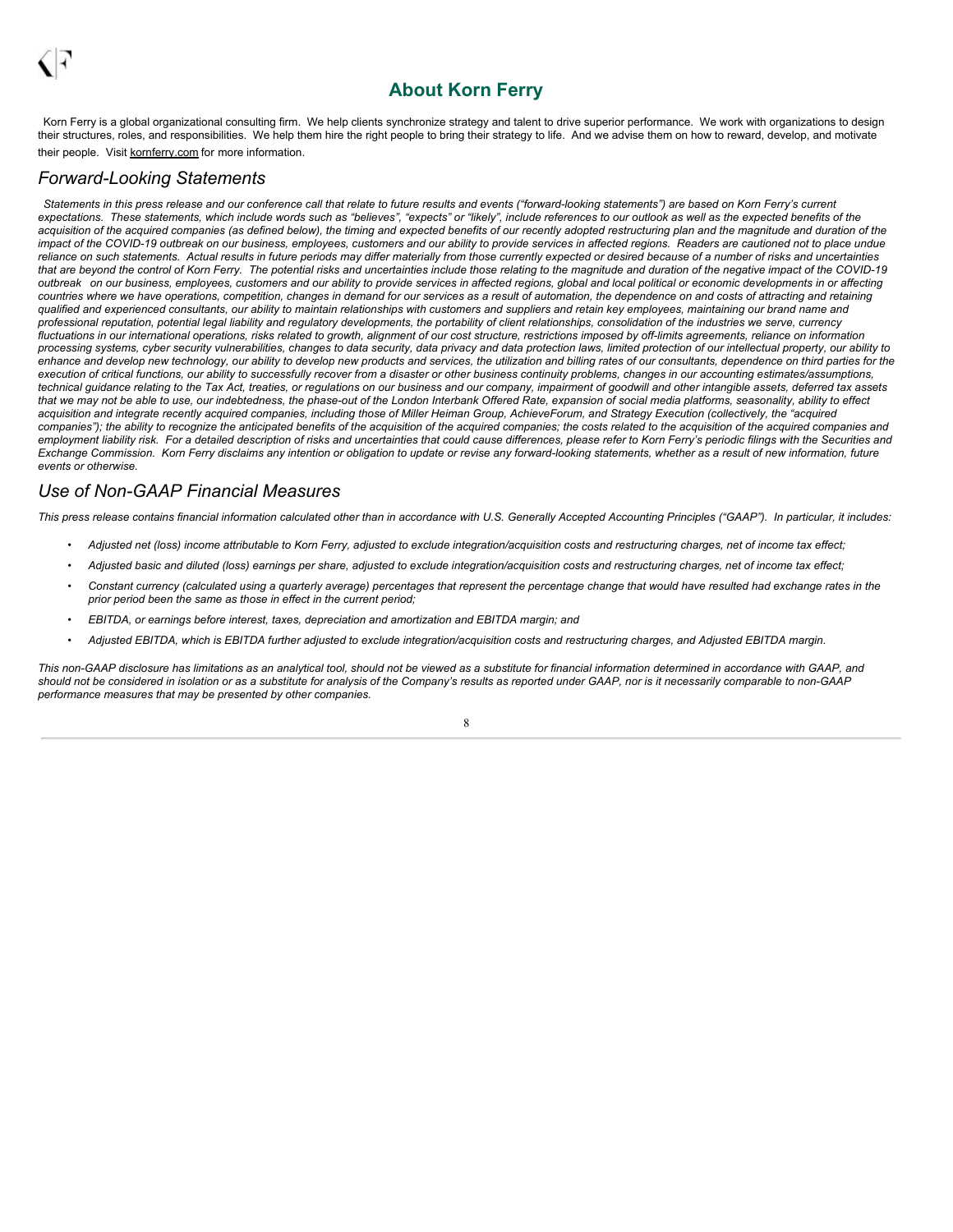Management believes the presentation of non-GAAP financial measures in this press release provides meaningful supplemental information regarding Korn Ferry's performance by excluding certain charges that may not be indicative of Korn Ferry's ongoing operating results. These non-GAAP financial measures are performance measures and are not indicative of the liquidity of Korn Ferry. These charges, which are described in the footnotes in the attached reconciliations, represent 1) costs we incurred to acquire and integrate a portion of our Digital business and 2) charges we incurred to restructure the Company as a result of COVID-19. The use of non-GAAP financial measures facilitates comparisons to Korn Ferry's historical performance. Korn Ferry includes non-GAAP financial measures because management believes they are useful to investors in allowing for greater transparency with respect to supplemental information used by management in its evaluation of Korn Ferry's ongoing operations and financial and operational decision-making. Adjusted net (loss) income attributable to Korn Ferry, adjusted basic and diluted (loss) earnings per share and Adjusted EBITDA, exclude certain charges that management does not consider on-going in nature and allows management and investors to make more meaningful period-to-period comparisons of the Company's operating results. Management further believes that EBITDA is useful to investors because it is frequently used by investors and other interested parties to measure operating performance among companies with different capital structures, effective tax rates and tax attributes and capitalized asset values, all of which can vary substantially from company to company. In the case of constant currency percentages, management believes the presentation of such information provides useful supplemental information regarding Kom Ferry's performance as excluding the impact of exchange rate changes on Korn Ferry's financial performance allows investors to make more meaningful period-to-period comparisons of the Company's operating results, to better identify operating trends that may otherwise be masked or distorted by exchange rate changes and to perform related trend analysis, and provides a higher degree of transparency of information used by management in its *evaluation of Korn Ferry's ongoing operations and financial and operational decision-making.*

### *[Tables attached]*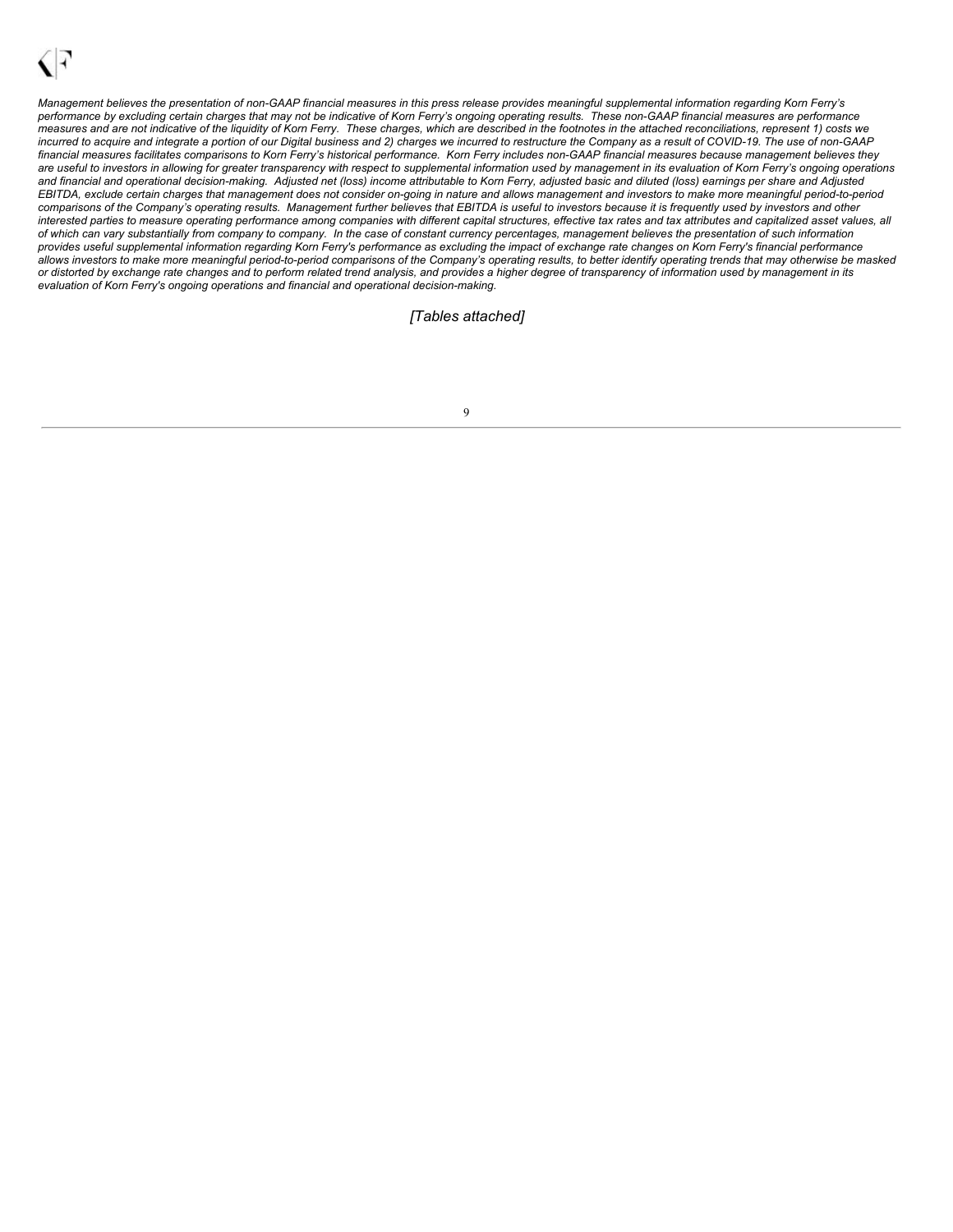#### **KORN FERRY AND SUBSIDIARIES CONSOLIDATED STATEMENTS OF OPERATIONS (in thousands, except per share amounts)**

|                 |           | <b>Three Months Ended</b> |             |
|-----------------|-----------|---------------------------|-------------|
| <b>July 31,</b> |           |                           |             |
|                 | 2020      |                           | 2019        |
|                 |           |                           |             |
| \$              | 344,097   |                           | 484,549     |
|                 | 2,786     |                           | 11,649      |
|                 | 346,883   |                           | 496,198     |
|                 | 284,012   |                           | 328,496     |
|                 | 47,089    |                           | 65,807      |
|                 | 2,786     |                           | 11,649      |
|                 | 14,269    |                           | 17,135      |
|                 | 15,035    |                           | 12,777      |
|                 | 27,487    |                           |             |
|                 |           |                           | 435,864     |
|                 | (43, 795) |                           | 60,334      |
|                 | 11,162    |                           | 1,826       |
|                 | (6,894)   |                           | (4,057)     |
|                 | (39, 527) |                           | 58,103      |
|                 | (8,672)   |                           | 14,453      |
|                 | (30, 855) |                           | 43,650      |
|                 | 22        |                           | (699)       |
|                 | (30, 833) |                           | 42,951      |
|                 |           |                           |             |
|                 | (0.58)    |                           | 0.77        |
|                 | (0.58)    |                           | 0.76        |
|                 |           |                           |             |
|                 | 53,264    |                           | 55,266      |
|                 | 53,264    |                           | 55,635      |
|                 | 0.10      |                           | 0.10        |
|                 |           | 390,678                   | (unaudited) |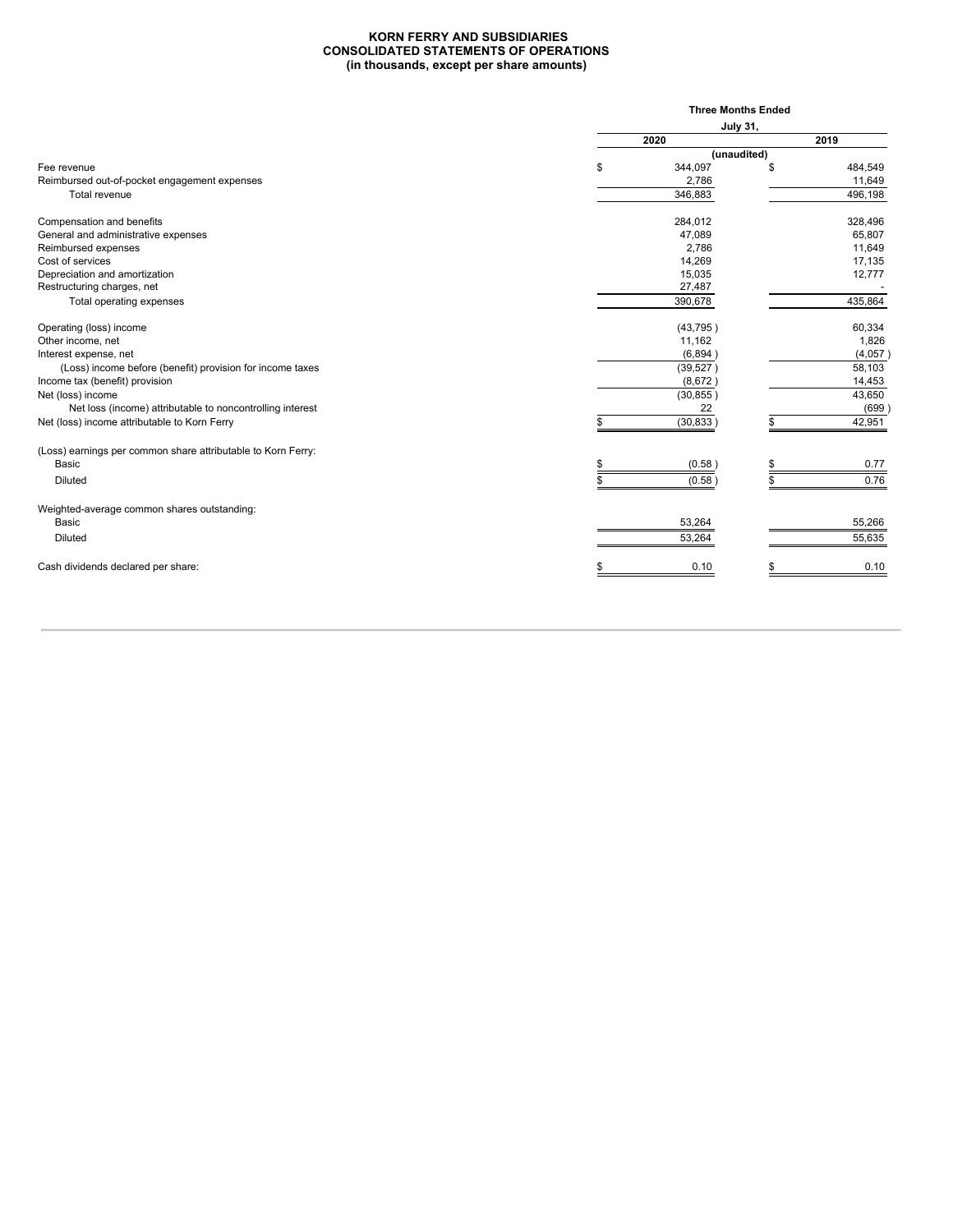#### **KORN FERRY AND SUBSIDIARIES FINANCIAL SUMMARY BY SEGMENT (in thousands) (unaudited)**

|                                              | Three Months Ended July 31, |            |      |           |               |  |
|----------------------------------------------|-----------------------------|------------|------|-----------|---------------|--|
|                                              | 2020                        |            | 2019 |           | % Change      |  |
| Fee revenue:                                 |                             |            |      |           |               |  |
| Consulting                                   | \$<br>99,318                |            | \$   | 137,542   | $(27.8\%)$    |  |
| Digital                                      | 55,973                      |            |      | 57,984    | $(3.5\%)$     |  |
| Executive Search:                            |                             |            |      |           |               |  |
| North America                                | 69,315                      |            |      | 111,722   | $(38.0\%)$    |  |
| <b>EMEA</b>                                  | 30,081                      |            |      | 46,530    | $(35.4\%)$    |  |
| Asia Pacific                                 | 17,252                      |            |      | 27,362    | $(36.9\%)$    |  |
| Latin America                                | 3,495                       |            |      | 7,585     | $(53.9\%)$    |  |
| <b>Total Executive Search</b>                | 120,143                     |            |      | 193,199   | $(37.8\%)$    |  |
| RPO and Professional Search                  | 68,663                      |            |      | 95,824    | $(28.3\%)$    |  |
| Total fee revenue                            | 344,097                     |            |      | 484,549   | $(29.0\%)$    |  |
| Reimbursed out-of-pocket engagement expenses | 2,786                       |            |      | 11,649    | $(76.1\%)$    |  |
| Total revenue                                | 346,883                     |            |      | 496,198   | $(30.1\%)$    |  |
| <b>Operating (loss) income:</b>              |                             | Margin     |      |           | <b>Margin</b> |  |
| Consulting                                   | \$<br>(10, 927)             | $(11.0\%)$ | \$   | 11,783    | 8.6%          |  |
| Digital                                      | (2,627)                     | $(4.7\%)$  |      | 14,008    | 24.2%         |  |
| <b>Executive Search:</b>                     |                             |            |      |           |               |  |
| North America                                | (5,735)                     | $(8.3\%)$  |      | 30,322    | 27.1%         |  |
| <b>EMEA</b>                                  | (6, 219)                    | $(20.7\%)$ |      | 7,311     | 15.7%         |  |
| Asia Pacific                                 | 861                         | 5.0%       |      | 6,993     | 25.6%         |  |
| Latin America                                | (1, 217)                    | $(34.8\%)$ |      | 1,010     | 13.3%         |  |
| <b>Total Executive Search</b>                | (12, 310)                   | $(10.2\%)$ |      | 45,636    | 23.6%         |  |
| RPO and Professional Search                  | 2,165                       | 3.2%       |      | 15,041    | 15.7%         |  |
| Corporate                                    | (20,096)                    |            |      | (26, 134) |               |  |
| Total operating (loss) income                | (43, 795)                   | $(12.7\%)$ |      | 60,334    | 12.5%         |  |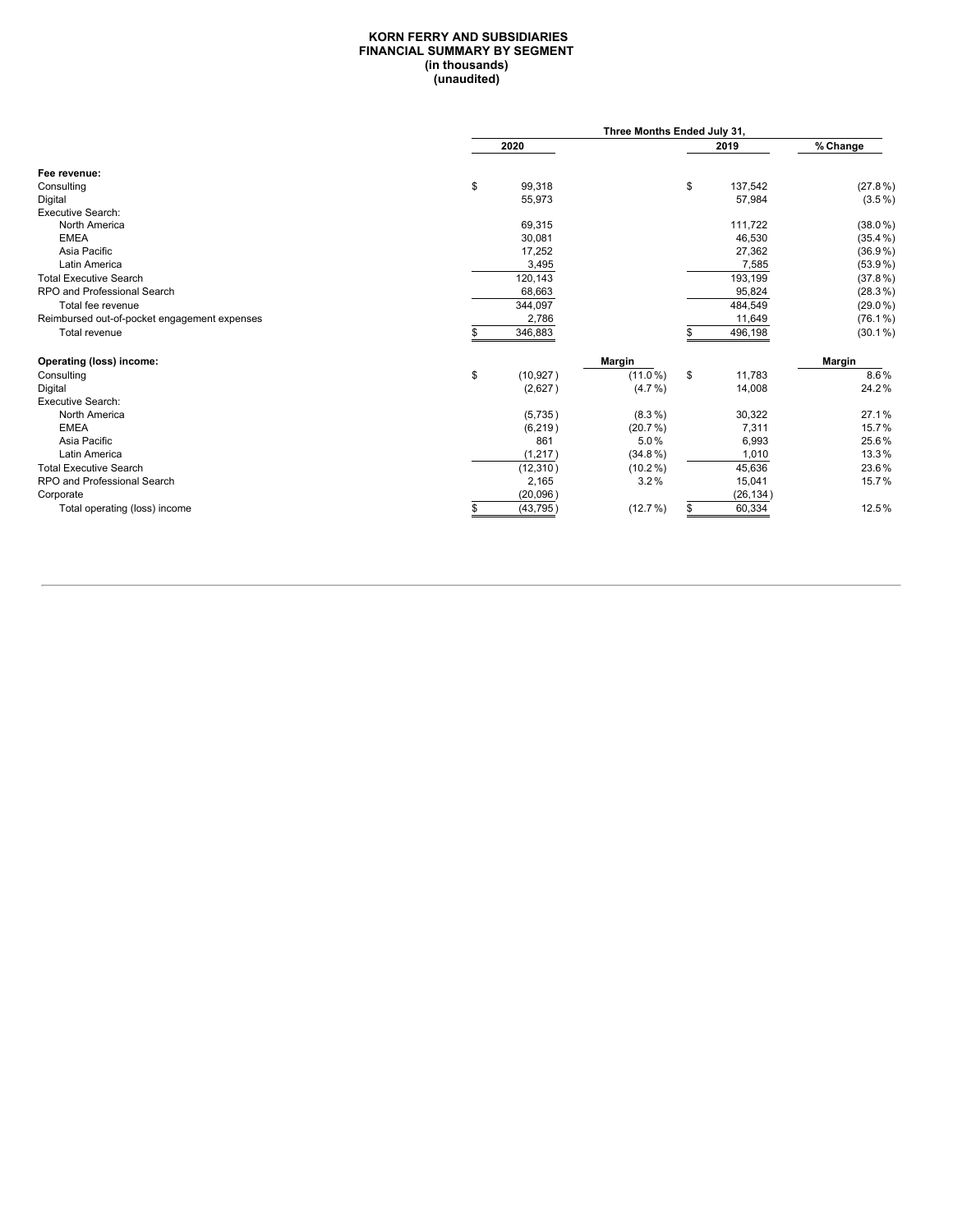### **KORN FERRY AND SUBSIDIARIES CONSOLIDATED BALANCE SHEETS (in thousands, except per share amounts)**

| <b>ASSETS</b><br>\$<br>\$<br>689,244<br>Cash and cash equivalents<br>542,786<br>49,870<br>41,951<br>Receivables due from clients, net of allowance for doubtful accounts of \$26,569 and \$23,795 at July 31, 2020 and April 30, 2020,<br>375,157<br>397,165<br>respectively<br>42,243<br>Income taxes and other receivables<br>38.755<br>48,243<br>43,117<br>34,983<br>26,851<br>Prepaid expenses and other assets<br>1,093,282<br>1,237,083<br>Total current assets<br>132.134<br>Marketable securities, non-current<br>140.330<br>139,930<br>142.728<br>Property and equipment, net<br>195.077<br>Operating lease right-of-use assets, net<br>191.608<br>Cash surrender value of company-owned life insurance policies, net of loans<br>148,382<br>146,408<br>51,686<br>55.479<br>619,239<br>613.943<br>107,202<br>111,926<br>79.510<br>Unearned compensation, non-current<br>98.701<br>Investments and other assets<br>29,540<br>27,743<br>\$<br>2,618,103<br>2,743,828<br>\$<br><b>Total assets</b><br>LIABILITIES AND STOCKHOLDERS' EQUITY<br>\$<br>Accounts payable<br>36,975<br>\$<br>45,684<br>10,312<br>21.158<br>Compensation and benefits payable<br>184,087<br>280,911<br>Operating lease liability, current<br>55,119<br>54,851<br>Other accrued liabilities<br>204,838<br>221,603<br>491.331<br>624.207<br><b>Total current liabilities</b><br>304,593<br>289,136<br>Operating lease liability, non-current<br>175,685<br>180,766<br>Long-term debt<br>394,303<br>394,144<br>Deferred tax liabilities<br>637<br>1,056<br>Other liabilities<br>33,533<br>30,828<br>1,400,082<br>1,520,137<br><b>Total liabilities</b><br>Stockholders' equity<br>Common stock: \$0.01 par value, 150,000 shares authorized, 74,783 and 73,205 shares issued and 54,869 and 54,450 shares<br>outstanding at July 31, 2020 and April 30, 2020, respectively<br>585,560<br>590.897<br>Retained earnings<br>706,353<br>742,993<br>Accumulated other comprehensive loss, net<br>(81, 592)<br>(107, 172)<br>1.215.658<br>1.221.381<br>Total Korn Ferry stockholders' equity<br>Noncontrolling interest<br>2,363<br>2,310<br>1,218,021<br>1,223,691<br>Total stockholders' equity<br>2,618,103<br>2,743,828<br>Total liabilities and stockholders' equity<br>\$<br>\$ |                                                  | <b>July 31,</b><br>2020<br>(unaudited) |  | April 30,<br>2020 |  |
|--------------------------------------------------------------------------------------------------------------------------------------------------------------------------------------------------------------------------------------------------------------------------------------------------------------------------------------------------------------------------------------------------------------------------------------------------------------------------------------------------------------------------------------------------------------------------------------------------------------------------------------------------------------------------------------------------------------------------------------------------------------------------------------------------------------------------------------------------------------------------------------------------------------------------------------------------------------------------------------------------------------------------------------------------------------------------------------------------------------------------------------------------------------------------------------------------------------------------------------------------------------------------------------------------------------------------------------------------------------------------------------------------------------------------------------------------------------------------------------------------------------------------------------------------------------------------------------------------------------------------------------------------------------------------------------------------------------------------------------------------------------------------------------------------------------------------------------------------------------------------------------------------------------------------------------------------------------------------------------------------------------------------------------------------------------------------------------------------------------------------------------------------------------------------------------------------------------------------------------------------------------|--------------------------------------------------|----------------------------------------|--|-------------------|--|
|                                                                                                                                                                                                                                                                                                                                                                                                                                                                                                                                                                                                                                                                                                                                                                                                                                                                                                                                                                                                                                                                                                                                                                                                                                                                                                                                                                                                                                                                                                                                                                                                                                                                                                                                                                                                                                                                                                                                                                                                                                                                                                                                                                                                                                                              |                                                  |                                        |  |                   |  |
|                                                                                                                                                                                                                                                                                                                                                                                                                                                                                                                                                                                                                                                                                                                                                                                                                                                                                                                                                                                                                                                                                                                                                                                                                                                                                                                                                                                                                                                                                                                                                                                                                                                                                                                                                                                                                                                                                                                                                                                                                                                                                                                                                                                                                                                              |                                                  |                                        |  |                   |  |
|                                                                                                                                                                                                                                                                                                                                                                                                                                                                                                                                                                                                                                                                                                                                                                                                                                                                                                                                                                                                                                                                                                                                                                                                                                                                                                                                                                                                                                                                                                                                                                                                                                                                                                                                                                                                                                                                                                                                                                                                                                                                                                                                                                                                                                                              | Marketable securities                            |                                        |  |                   |  |
|                                                                                                                                                                                                                                                                                                                                                                                                                                                                                                                                                                                                                                                                                                                                                                                                                                                                                                                                                                                                                                                                                                                                                                                                                                                                                                                                                                                                                                                                                                                                                                                                                                                                                                                                                                                                                                                                                                                                                                                                                                                                                                                                                                                                                                                              |                                                  |                                        |  |                   |  |
|                                                                                                                                                                                                                                                                                                                                                                                                                                                                                                                                                                                                                                                                                                                                                                                                                                                                                                                                                                                                                                                                                                                                                                                                                                                                                                                                                                                                                                                                                                                                                                                                                                                                                                                                                                                                                                                                                                                                                                                                                                                                                                                                                                                                                                                              |                                                  |                                        |  |                   |  |
|                                                                                                                                                                                                                                                                                                                                                                                                                                                                                                                                                                                                                                                                                                                                                                                                                                                                                                                                                                                                                                                                                                                                                                                                                                                                                                                                                                                                                                                                                                                                                                                                                                                                                                                                                                                                                                                                                                                                                                                                                                                                                                                                                                                                                                                              | Unearned compensation                            |                                        |  |                   |  |
|                                                                                                                                                                                                                                                                                                                                                                                                                                                                                                                                                                                                                                                                                                                                                                                                                                                                                                                                                                                                                                                                                                                                                                                                                                                                                                                                                                                                                                                                                                                                                                                                                                                                                                                                                                                                                                                                                                                                                                                                                                                                                                                                                                                                                                                              |                                                  |                                        |  |                   |  |
|                                                                                                                                                                                                                                                                                                                                                                                                                                                                                                                                                                                                                                                                                                                                                                                                                                                                                                                                                                                                                                                                                                                                                                                                                                                                                                                                                                                                                                                                                                                                                                                                                                                                                                                                                                                                                                                                                                                                                                                                                                                                                                                                                                                                                                                              |                                                  |                                        |  |                   |  |
|                                                                                                                                                                                                                                                                                                                                                                                                                                                                                                                                                                                                                                                                                                                                                                                                                                                                                                                                                                                                                                                                                                                                                                                                                                                                                                                                                                                                                                                                                                                                                                                                                                                                                                                                                                                                                                                                                                                                                                                                                                                                                                                                                                                                                                                              |                                                  |                                        |  |                   |  |
|                                                                                                                                                                                                                                                                                                                                                                                                                                                                                                                                                                                                                                                                                                                                                                                                                                                                                                                                                                                                                                                                                                                                                                                                                                                                                                                                                                                                                                                                                                                                                                                                                                                                                                                                                                                                                                                                                                                                                                                                                                                                                                                                                                                                                                                              |                                                  |                                        |  |                   |  |
|                                                                                                                                                                                                                                                                                                                                                                                                                                                                                                                                                                                                                                                                                                                                                                                                                                                                                                                                                                                                                                                                                                                                                                                                                                                                                                                                                                                                                                                                                                                                                                                                                                                                                                                                                                                                                                                                                                                                                                                                                                                                                                                                                                                                                                                              |                                                  |                                        |  |                   |  |
|                                                                                                                                                                                                                                                                                                                                                                                                                                                                                                                                                                                                                                                                                                                                                                                                                                                                                                                                                                                                                                                                                                                                                                                                                                                                                                                                                                                                                                                                                                                                                                                                                                                                                                                                                                                                                                                                                                                                                                                                                                                                                                                                                                                                                                                              |                                                  |                                        |  |                   |  |
|                                                                                                                                                                                                                                                                                                                                                                                                                                                                                                                                                                                                                                                                                                                                                                                                                                                                                                                                                                                                                                                                                                                                                                                                                                                                                                                                                                                                                                                                                                                                                                                                                                                                                                                                                                                                                                                                                                                                                                                                                                                                                                                                                                                                                                                              | Deferred income taxes                            |                                        |  |                   |  |
|                                                                                                                                                                                                                                                                                                                                                                                                                                                                                                                                                                                                                                                                                                                                                                                                                                                                                                                                                                                                                                                                                                                                                                                                                                                                                                                                                                                                                                                                                                                                                                                                                                                                                                                                                                                                                                                                                                                                                                                                                                                                                                                                                                                                                                                              | Goodwill                                         |                                        |  |                   |  |
|                                                                                                                                                                                                                                                                                                                                                                                                                                                                                                                                                                                                                                                                                                                                                                                                                                                                                                                                                                                                                                                                                                                                                                                                                                                                                                                                                                                                                                                                                                                                                                                                                                                                                                                                                                                                                                                                                                                                                                                                                                                                                                                                                                                                                                                              | Intangible assets, net                           |                                        |  |                   |  |
|                                                                                                                                                                                                                                                                                                                                                                                                                                                                                                                                                                                                                                                                                                                                                                                                                                                                                                                                                                                                                                                                                                                                                                                                                                                                                                                                                                                                                                                                                                                                                                                                                                                                                                                                                                                                                                                                                                                                                                                                                                                                                                                                                                                                                                                              |                                                  |                                        |  |                   |  |
|                                                                                                                                                                                                                                                                                                                                                                                                                                                                                                                                                                                                                                                                                                                                                                                                                                                                                                                                                                                                                                                                                                                                                                                                                                                                                                                                                                                                                                                                                                                                                                                                                                                                                                                                                                                                                                                                                                                                                                                                                                                                                                                                                                                                                                                              |                                                  |                                        |  |                   |  |
|                                                                                                                                                                                                                                                                                                                                                                                                                                                                                                                                                                                                                                                                                                                                                                                                                                                                                                                                                                                                                                                                                                                                                                                                                                                                                                                                                                                                                                                                                                                                                                                                                                                                                                                                                                                                                                                                                                                                                                                                                                                                                                                                                                                                                                                              |                                                  |                                        |  |                   |  |
|                                                                                                                                                                                                                                                                                                                                                                                                                                                                                                                                                                                                                                                                                                                                                                                                                                                                                                                                                                                                                                                                                                                                                                                                                                                                                                                                                                                                                                                                                                                                                                                                                                                                                                                                                                                                                                                                                                                                                                                                                                                                                                                                                                                                                                                              |                                                  |                                        |  |                   |  |
|                                                                                                                                                                                                                                                                                                                                                                                                                                                                                                                                                                                                                                                                                                                                                                                                                                                                                                                                                                                                                                                                                                                                                                                                                                                                                                                                                                                                                                                                                                                                                                                                                                                                                                                                                                                                                                                                                                                                                                                                                                                                                                                                                                                                                                                              |                                                  |                                        |  |                   |  |
|                                                                                                                                                                                                                                                                                                                                                                                                                                                                                                                                                                                                                                                                                                                                                                                                                                                                                                                                                                                                                                                                                                                                                                                                                                                                                                                                                                                                                                                                                                                                                                                                                                                                                                                                                                                                                                                                                                                                                                                                                                                                                                                                                                                                                                                              | Income taxes payable                             |                                        |  |                   |  |
|                                                                                                                                                                                                                                                                                                                                                                                                                                                                                                                                                                                                                                                                                                                                                                                                                                                                                                                                                                                                                                                                                                                                                                                                                                                                                                                                                                                                                                                                                                                                                                                                                                                                                                                                                                                                                                                                                                                                                                                                                                                                                                                                                                                                                                                              |                                                  |                                        |  |                   |  |
|                                                                                                                                                                                                                                                                                                                                                                                                                                                                                                                                                                                                                                                                                                                                                                                                                                                                                                                                                                                                                                                                                                                                                                                                                                                                                                                                                                                                                                                                                                                                                                                                                                                                                                                                                                                                                                                                                                                                                                                                                                                                                                                                                                                                                                                              |                                                  |                                        |  |                   |  |
|                                                                                                                                                                                                                                                                                                                                                                                                                                                                                                                                                                                                                                                                                                                                                                                                                                                                                                                                                                                                                                                                                                                                                                                                                                                                                                                                                                                                                                                                                                                                                                                                                                                                                                                                                                                                                                                                                                                                                                                                                                                                                                                                                                                                                                                              |                                                  |                                        |  |                   |  |
|                                                                                                                                                                                                                                                                                                                                                                                                                                                                                                                                                                                                                                                                                                                                                                                                                                                                                                                                                                                                                                                                                                                                                                                                                                                                                                                                                                                                                                                                                                                                                                                                                                                                                                                                                                                                                                                                                                                                                                                                                                                                                                                                                                                                                                                              |                                                  |                                        |  |                   |  |
|                                                                                                                                                                                                                                                                                                                                                                                                                                                                                                                                                                                                                                                                                                                                                                                                                                                                                                                                                                                                                                                                                                                                                                                                                                                                                                                                                                                                                                                                                                                                                                                                                                                                                                                                                                                                                                                                                                                                                                                                                                                                                                                                                                                                                                                              | Deferred compensation and other retirement plans |                                        |  |                   |  |
|                                                                                                                                                                                                                                                                                                                                                                                                                                                                                                                                                                                                                                                                                                                                                                                                                                                                                                                                                                                                                                                                                                                                                                                                                                                                                                                                                                                                                                                                                                                                                                                                                                                                                                                                                                                                                                                                                                                                                                                                                                                                                                                                                                                                                                                              |                                                  |                                        |  |                   |  |
|                                                                                                                                                                                                                                                                                                                                                                                                                                                                                                                                                                                                                                                                                                                                                                                                                                                                                                                                                                                                                                                                                                                                                                                                                                                                                                                                                                                                                                                                                                                                                                                                                                                                                                                                                                                                                                                                                                                                                                                                                                                                                                                                                                                                                                                              |                                                  |                                        |  |                   |  |
|                                                                                                                                                                                                                                                                                                                                                                                                                                                                                                                                                                                                                                                                                                                                                                                                                                                                                                                                                                                                                                                                                                                                                                                                                                                                                                                                                                                                                                                                                                                                                                                                                                                                                                                                                                                                                                                                                                                                                                                                                                                                                                                                                                                                                                                              |                                                  |                                        |  |                   |  |
|                                                                                                                                                                                                                                                                                                                                                                                                                                                                                                                                                                                                                                                                                                                                                                                                                                                                                                                                                                                                                                                                                                                                                                                                                                                                                                                                                                                                                                                                                                                                                                                                                                                                                                                                                                                                                                                                                                                                                                                                                                                                                                                                                                                                                                                              |                                                  |                                        |  |                   |  |
|                                                                                                                                                                                                                                                                                                                                                                                                                                                                                                                                                                                                                                                                                                                                                                                                                                                                                                                                                                                                                                                                                                                                                                                                                                                                                                                                                                                                                                                                                                                                                                                                                                                                                                                                                                                                                                                                                                                                                                                                                                                                                                                                                                                                                                                              |                                                  |                                        |  |                   |  |
|                                                                                                                                                                                                                                                                                                                                                                                                                                                                                                                                                                                                                                                                                                                                                                                                                                                                                                                                                                                                                                                                                                                                                                                                                                                                                                                                                                                                                                                                                                                                                                                                                                                                                                                                                                                                                                                                                                                                                                                                                                                                                                                                                                                                                                                              |                                                  |                                        |  |                   |  |
|                                                                                                                                                                                                                                                                                                                                                                                                                                                                                                                                                                                                                                                                                                                                                                                                                                                                                                                                                                                                                                                                                                                                                                                                                                                                                                                                                                                                                                                                                                                                                                                                                                                                                                                                                                                                                                                                                                                                                                                                                                                                                                                                                                                                                                                              |                                                  |                                        |  |                   |  |
|                                                                                                                                                                                                                                                                                                                                                                                                                                                                                                                                                                                                                                                                                                                                                                                                                                                                                                                                                                                                                                                                                                                                                                                                                                                                                                                                                                                                                                                                                                                                                                                                                                                                                                                                                                                                                                                                                                                                                                                                                                                                                                                                                                                                                                                              |                                                  |                                        |  |                   |  |
|                                                                                                                                                                                                                                                                                                                                                                                                                                                                                                                                                                                                                                                                                                                                                                                                                                                                                                                                                                                                                                                                                                                                                                                                                                                                                                                                                                                                                                                                                                                                                                                                                                                                                                                                                                                                                                                                                                                                                                                                                                                                                                                                                                                                                                                              |                                                  |                                        |  |                   |  |
|                                                                                                                                                                                                                                                                                                                                                                                                                                                                                                                                                                                                                                                                                                                                                                                                                                                                                                                                                                                                                                                                                                                                                                                                                                                                                                                                                                                                                                                                                                                                                                                                                                                                                                                                                                                                                                                                                                                                                                                                                                                                                                                                                                                                                                                              |                                                  |                                        |  |                   |  |
|                                                                                                                                                                                                                                                                                                                                                                                                                                                                                                                                                                                                                                                                                                                                                                                                                                                                                                                                                                                                                                                                                                                                                                                                                                                                                                                                                                                                                                                                                                                                                                                                                                                                                                                                                                                                                                                                                                                                                                                                                                                                                                                                                                                                                                                              |                                                  |                                        |  |                   |  |
|                                                                                                                                                                                                                                                                                                                                                                                                                                                                                                                                                                                                                                                                                                                                                                                                                                                                                                                                                                                                                                                                                                                                                                                                                                                                                                                                                                                                                                                                                                                                                                                                                                                                                                                                                                                                                                                                                                                                                                                                                                                                                                                                                                                                                                                              |                                                  |                                        |  |                   |  |
|                                                                                                                                                                                                                                                                                                                                                                                                                                                                                                                                                                                                                                                                                                                                                                                                                                                                                                                                                                                                                                                                                                                                                                                                                                                                                                                                                                                                                                                                                                                                                                                                                                                                                                                                                                                                                                                                                                                                                                                                                                                                                                                                                                                                                                                              |                                                  |                                        |  |                   |  |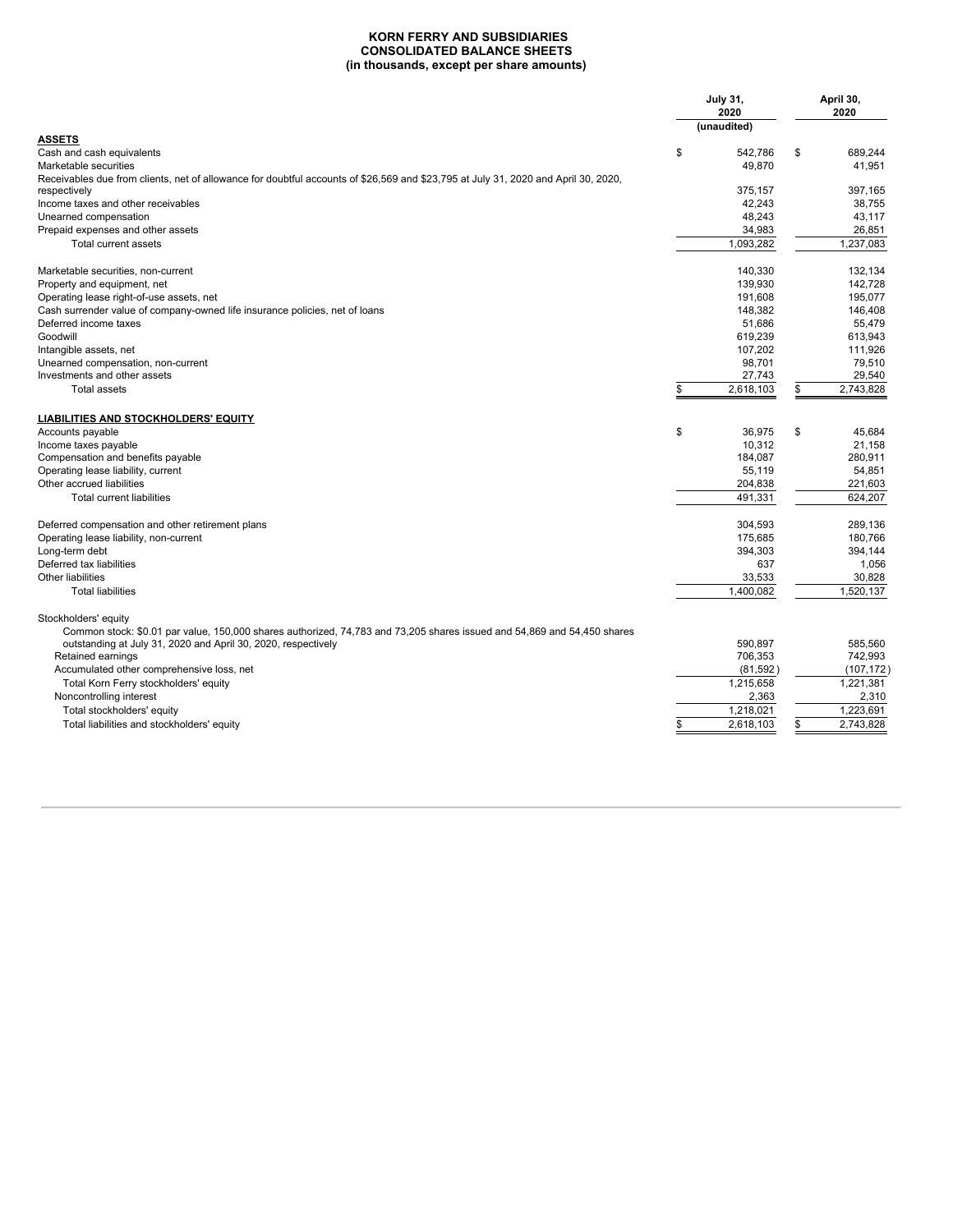### **KORN FERRY AND SUBSIDIARIES RECONCILIATION OF GAAP TO NON-GAAP FINANCIAL MEASURES (in thousands, except per share amounts)**

|                                                            |    | <b>Three Months Ended</b> |    |         |  |  |  |  |  |  |
|------------------------------------------------------------|----|---------------------------|----|---------|--|--|--|--|--|--|
|                                                            |    | <b>July 31,</b>           |    |         |  |  |  |  |  |  |
|                                                            |    | 2020                      |    | 2019    |  |  |  |  |  |  |
|                                                            |    | (unaudited)               |    |         |  |  |  |  |  |  |
| Net (loss) income attributable to Korn Ferry               | \$ | (30, 833)                 | \$ | 42,951  |  |  |  |  |  |  |
| Net (loss) income attributable to non-controlling interest |    | (22)                      |    | 699     |  |  |  |  |  |  |
| Net (loss) income                                          |    | (30, 855)                 |    | 43.650  |  |  |  |  |  |  |
| Income tax (benefit) provision                             |    | (8,672)                   |    | 14,453  |  |  |  |  |  |  |
| (Loss) income before provision for income taxes            |    | (39, 527)                 |    | 58,103  |  |  |  |  |  |  |
| Other (income), net                                        |    | (11, 162)                 |    | (1,826) |  |  |  |  |  |  |
| Interest expense, net                                      |    | 6,894                     |    | 4,057   |  |  |  |  |  |  |
| Operating (loss) income                                    |    | (43, 795)                 |    | 60,334  |  |  |  |  |  |  |
| Depreciation and amortization                              |    | 15,035                    |    | 12,777  |  |  |  |  |  |  |
| Other income, net                                          |    | 11,162                    |    | 1,826   |  |  |  |  |  |  |
| <b>EBITDA</b>                                              |    | (17,598)                  |    | 74,937  |  |  |  |  |  |  |
| Integration/acquisition costs (1)                          |    | 737                       |    |         |  |  |  |  |  |  |
| Restructuring charges, net (2)                             |    | 27,487                    |    |         |  |  |  |  |  |  |
| <b>Adjusted EBITDA</b>                                     | \$ | 10,626                    |    | 74,937  |  |  |  |  |  |  |
|                                                            |    |                           |    |         |  |  |  |  |  |  |
| Operating margin                                           |    | (12.7%)                   |    | 12.5%   |  |  |  |  |  |  |
| Depreciation and amortization                              |    | 4.4 %                     |    | 2.6%    |  |  |  |  |  |  |
| Other income, net                                          |    | 3.2%                      |    | 0.4%    |  |  |  |  |  |  |
| EBITDA margin                                              |    | (5.1 %)                   |    | 15.5%   |  |  |  |  |  |  |
| Integration/acquisition costs (1)                          |    | 0.2%                      |    |         |  |  |  |  |  |  |
| Restructuring charges, net (2)                             |    | 8.0%                      |    |         |  |  |  |  |  |  |
| Adjusted EBITDA margin                                     |    | 3.1%                      |    | 15.5%   |  |  |  |  |  |  |
|                                                            |    |                           |    |         |  |  |  |  |  |  |
| Net (loss) income attributable to Korn Ferry               | \$ | (30, 833)                 | \$ | 42,951  |  |  |  |  |  |  |
| Integration/acquisition costs (1)                          |    | 737                       |    |         |  |  |  |  |  |  |
| Restructuring charges, net (2)                             |    | 27,487                    |    |         |  |  |  |  |  |  |
| Tax effect on the adjusted items (3)                       |    | (7,604)                   |    |         |  |  |  |  |  |  |
| Adjusted net (loss) income attributable to Korn Ferry      |    | (10, 213)                 |    | 42,951  |  |  |  |  |  |  |
|                                                            |    |                           |    |         |  |  |  |  |  |  |
| Basic (loss) earnings per common share                     | \$ | (0.58)                    | \$ | 0.77    |  |  |  |  |  |  |
| Integration/acquisition costs (1)                          |    | 0.01                      |    |         |  |  |  |  |  |  |
| Restructuring charges, net (2)                             |    | 0.52                      |    |         |  |  |  |  |  |  |
| Tax effect on the adjusted items (3)                       |    | (0.14)                    |    |         |  |  |  |  |  |  |
| Adjusted basic (loss) earnings per share                   | \$ | (0.19)                    |    | 0.77    |  |  |  |  |  |  |
|                                                            |    |                           |    |         |  |  |  |  |  |  |
| Diluted (loss) earnings per common share                   | \$ | (0.58)                    | \$ | 0.76    |  |  |  |  |  |  |
| Integration/acquisition costs (1)                          |    | 0.01                      |    |         |  |  |  |  |  |  |
| Restructuring charges, net (2)                             |    | 0.52                      |    |         |  |  |  |  |  |  |
| Tax effect on the adjusted items (3)                       |    | (0.14)                    |    |         |  |  |  |  |  |  |
| Adjusted diluted (loss) earnings per share                 | \$ | (0.19)                    | \$ | 0.76    |  |  |  |  |  |  |
|                                                            |    |                           |    |         |  |  |  |  |  |  |

Explanation of Non-GAAP Adjustments<br>
(1) Costs associated with previou<br>
(2) Restructuring charges we incu<br>
(3) Tax effect on integration/acqui

(1) Costs associated with previous acquisitions, such as legal and professional fees, retention awards and the on-going integration expenses to combine the companies.<br>(2) Restructuring charges we incurred to rationalize ou

(3) Tax effect on integration/acquisition costs and restructuring charges, net.